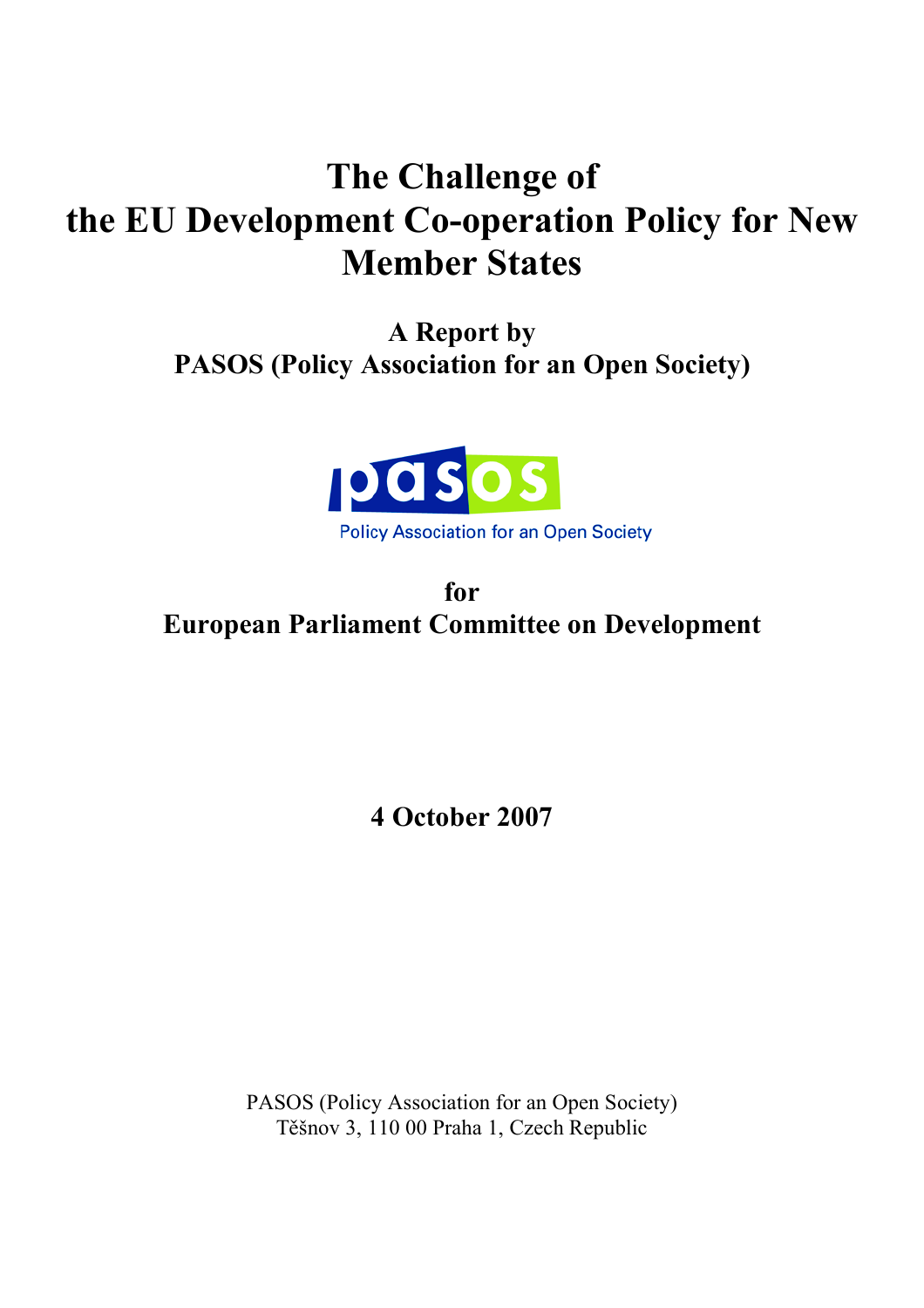# **The Challenge of the EU Development Co-operation Policy for New Member States**

# **A Report by PASOS (Policy Association for an Open Society)**

# **for European Parliament Committee on Development**

4 October 2007

Compiled by Jeff Lovitt and Eva Rybková, PASOS

With country research by:

Darina Ch. Kadunkova, European Institute, Bulgaria Vladimír Bartovic, EUROPEUM Institute for European Policy, Czech Republic PRAXIS Center for Policy Studies, Estonia Áron Horváth, Center for Policy Studies at the Central European University, Hungary Dace Akule, Centre for Public Policy PROVIDUS, Latvia Vitalis Nakrosis, Institute of International Relations and Political Science, Vilnius University, Lithuania Piotr Kaźmierkiewicz, Institute of Public Affairs, Poland Violeta Alexandru, Institute for Public Policy, Romania Grigorij Mesežnikov, Institute for Public Affairs, Slovakia SLOGA Slovenian NGDO platform, Slovenia



**A network of policy centres in Central and Eastern Europe and Central Asia**

PASOS (Policy Association for an Open Society) is a network of independent policy centres in Central and Eastern Europe and Central Asia

Těšnov 3, 110 00 Praha 1, Czech Republic Tel: +420 2223 14832/33, 2223 14676/77/78 Tel/Fax: +420 2223 13644 Email: info@pasos.org www.pasos.org

Registered address: Sdružení pro podporu otevřené společnosti – PASOS Prokopova 197/9, 130 00 Praha 3, Czech Republic

Sdružení pro podporu otevřené společnosti – PASOS is a not-for-profit association registered in the Czech Republic at the Ministry of Interior, VS/1-1/58 438/04-R IČ: 26 67 54 04

Chair: Vita Terauda Executive Director: Jeff Lovitt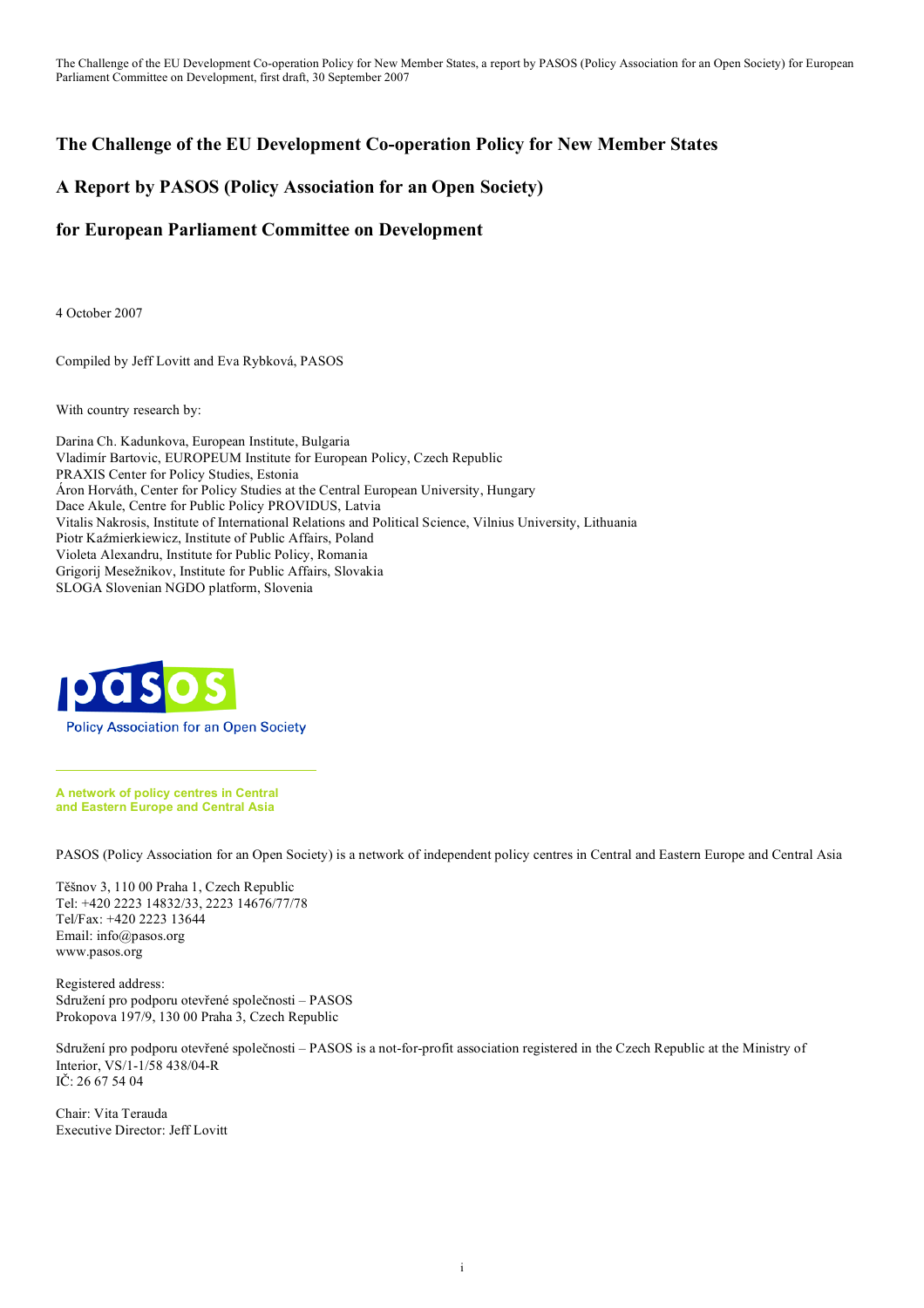# **Executive Summary**

The 10 new member states (NMS) - Bulgaria, Czech Republic, Estonia, Hungary, Latvia, Lithuania, Poland, Romania, Slovakia, and Slovenia - have upon accession to the European Union (EU) made a commitment to contribute to the EU Development Co-operation Policy (EDCP), and in particular to meet specific targets of official development assistance (ODA) as a percentage of gross national income (GNI). They have also pledged to work towards the fulfilment of the United Nations Millennium Development Goals, a set of targets drawn up in 2000, including a halving of the number of people living in extreme poverty and hunger, the achievement of universal primary education, and a two-thirds reduction in child mortality levels.

A number of the NMS, notably the Visegrad countries, but also the Baltic states, have a strong focus on promoting democracy, the rule of law and human rights (in the case of the Czech Republic, by no means only in neighbouring countries), and a continuing geographical priority for the NMS is the eastern European Neighbourhood Policy (ENP) countries, as well as Belarus, the western Balkans (and, in the case of Latvia and Slovakia, Central Asia). Iraq and Afghanistan are also recipients of significant levels of development aid commitments.

The emphasis on the transfer of transition experience to other post-communist countries, especially on the EU's eastern and south-eastern borders, is expected to continue, especially in bilateral development co-operation, not least because of the comparative advantage of the NMS through the experience of transition to democracy and a market economy. Georgia, Ukraine and Moldova feature among the priority countries of many NMS. Both Hungary and Slovakia have initiatives - the Szeged Process and the Bratislava-Belgrade Fund respectively - focused on the western Balkans.

The NMS tend towards development co-operation with countries with which they have either geographical or historical ties, combined with deploying comparative advantages, such as transition know-how, or limiting co-operation to a narrow range of sectors. For instance, Bulgaria will commit itself to no more than two sectors per country, while Estonia is engaged extensively in information and communications technology (ICT), for instance in its development co-operation activities with Georgia.

To date, the bilateral development co-operation activities of the NMS towards the ACP (African, Caribbean and Pacific) countries are very limited. In a number of cases, multilateral contributions to the European Development Fund (EDF) and international organisations are envisaged as the only channels for development co-operation with ACP countries.

Public awareness campaigns, often in conjunction with the United Nations Development Programme (UNDP), and revised strategies, with an increased focus on poverty reduction, have been introduced in several NMS to include a number of sub-Saharan African states in their priority countries for development co-operation. Bulgaria plans to orientate 50% of increased development aid to sub-Saharan Africa, and Estonia has pledged to establish bilateral co-operation with one least developed country in sub-Saharan Africa.

In its Mid-Term Strategy of ODA 2003-2008, Slovakia set its most important goal as the "transfer of Slovakia's experience and knowhow", yet in *Slovakia's Foreign Policy Orientation for 2007*, the UN Millennium Development Goals are described as "ultimate goals" of Slovak ODA. In addition, agencies dedicated to development co-operation (or departments within the Ministry of Foreign Affairs) have either been established or are in the process of being established in most NMS.

A number of the NMS are not on course to meet the targets of spending 0.17% of GNI on ODA by 2010, let alone the target of spending 0.33% of GNI on ODA by 2015. In some cases, this is due to all-round cuts in budget spending.

Bulgaria aspires to meet the targets, but is starting from a very low base (of 0.003% in 2005, albeit with a leap to 0.06% in 2006). The Czech Republic devoted 0.11% of national income to ODA in 2006, but needs to accelerate the rate of increase if it is to meet the target of 0.17% by 2010. Estonia's ODA reached 0.09% of GNI in 2006, but plans to increase it to only 0.1% by 2010.

Hungary's ODA reached 0.13% of GNI in 2006, and with contributions to the EDF, Hungary is planning to reach the level of 0.17% by 2010. Latvia's ODA was slightly under 0.06% of GNP in 2006 and, like Estonia, Latvia plans to raise that to 0.1% by 2010, but wideranging public expenditure cuts look set to jeopardise the planned rise to 0.08% in 2008. With ODA close to 0.07% of GNP in 2006, Lithuania is facing a similar need for substantial political will and public support to reach the target of 0.17%.

In Poland, ODA rose from 0.068% of GDP in 2005 to 0.1% in 2006, and the government stands by its commitment to continue the upward trend in development co-operation to meet the targets set for 2010 and 2015. Romania is committed to moving towards the targets from a very low base. While the Slovak government remains committed to meeting the 2010 target of 0.17%, ODA as a share of GDP actually fell between 2005 and 2006, in part due to rising GDP. The latest available figures for Slovenia, from 2005, indicate ODA at 0.11% of GDP, and the government plans to meet the target of 0.17% in 2010.

While the NMS are right to identify comparative advantages, and not to duplicate the efforts of other more established donors, their fastgrowing economies should be able to shoulder a greater share of the EU's responsibilities towards supporting development in less developed countries.

A set of recommendations in conclusion to this report point to the need for:

- A concerted public awareness campaign to gather political and public support for increased ODA and an understanding of the UN Millennium Development Goals and development targets
- Combining the existing comparative advantages in the eastern dimension with the application of select expertise in less developed countries
- Co-operation among the NMS to strengthen the flexibility of the EU towards eastern ENP neighbours
	- Improving civil society and expert capacity in NMS to transfer know-how to ENP and less developed countries
- Strengthening co-ordination agencies in NMS and between NMS and other EU member states
- Setting of a target date to untie aid
- Making good governance a priority contribution of NMS to EDCP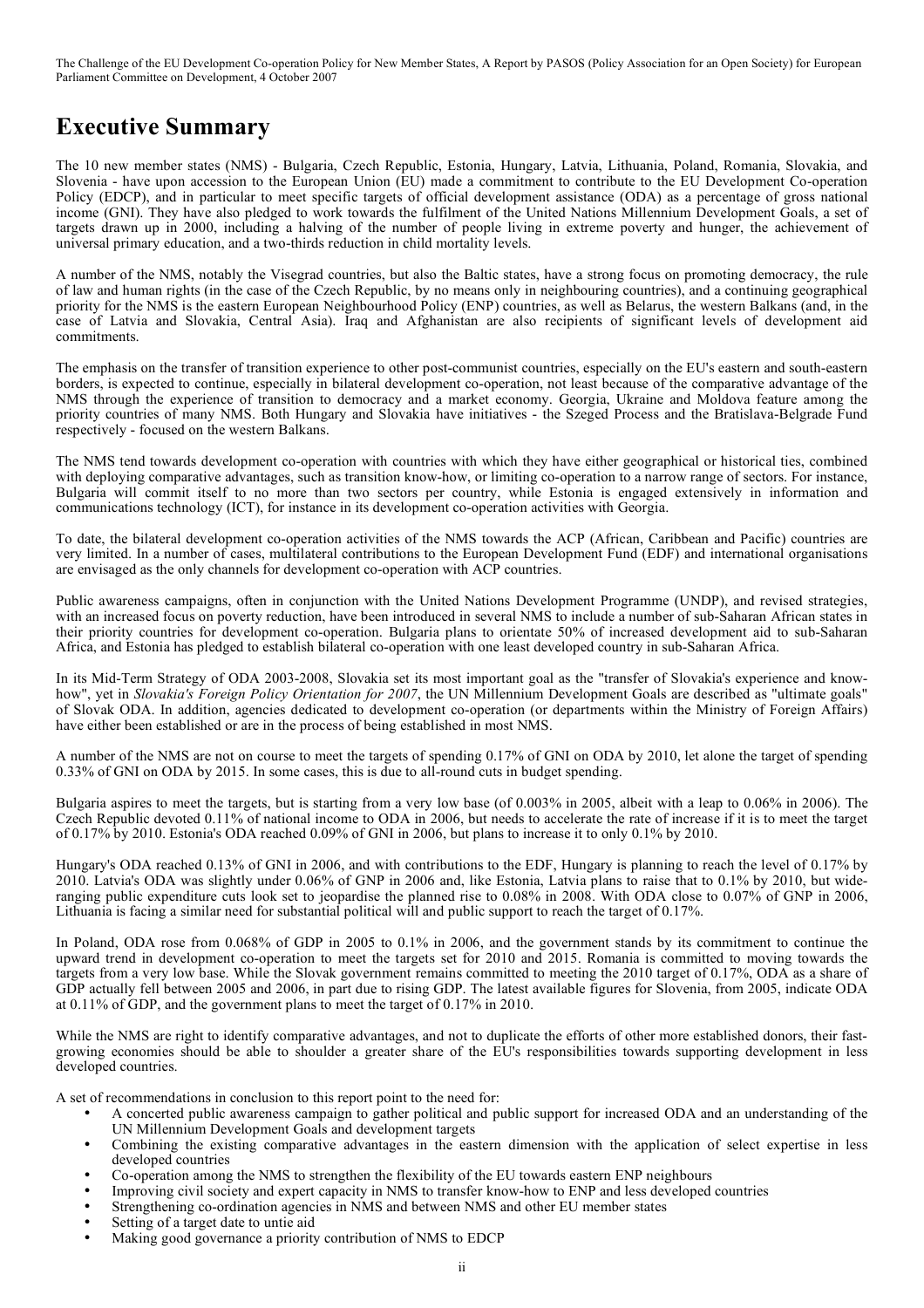# **Contents**

| $\label{prop:nonlinear} \textbf{Introduction} \textcolor{red}{\textbf{.}} \textbf{.} \textbf{.} \textbf{.} \textbf{.} \textbf{.} \textbf{.} \textbf{.} \textbf{.} \textbf{.} \textbf{.} \textbf{.} \textbf{.} \textbf{.} \textbf{.} \textbf{.} \textbf{.} \textbf{.} \textbf{.} \textbf{.} \textbf{.} \textbf{.} \textbf{.} \textbf{.} \textbf{.} \textbf{.} \textbf{.} \textbf{.} \textbf{.} \textbf{.} \textbf{.} \textbf{.} \textbf{.} \text$ |
|--------------------------------------------------------------------------------------------------------------------------------------------------------------------------------------------------------------------------------------------------------------------------------------------------------------------------------------------------------------------------------------------------------------------------------------------------|
|                                                                                                                                                                                                                                                                                                                                                                                                                                                  |
|                                                                                                                                                                                                                                                                                                                                                                                                                                                  |
|                                                                                                                                                                                                                                                                                                                                                                                                                                                  |
|                                                                                                                                                                                                                                                                                                                                                                                                                                                  |
| Priority Countries concerning European Development Policy, and Co-operation of NMS with Neighbours  12                                                                                                                                                                                                                                                                                                                                           |
| Agreements on Development Co-operation, including Implementation by NMS of                                                                                                                                                                                                                                                                                                                                                                       |
| <b>Conclusions and Recommendations for Implementation of European Development Co-operation Policy</b>                                                                                                                                                                                                                                                                                                                                            |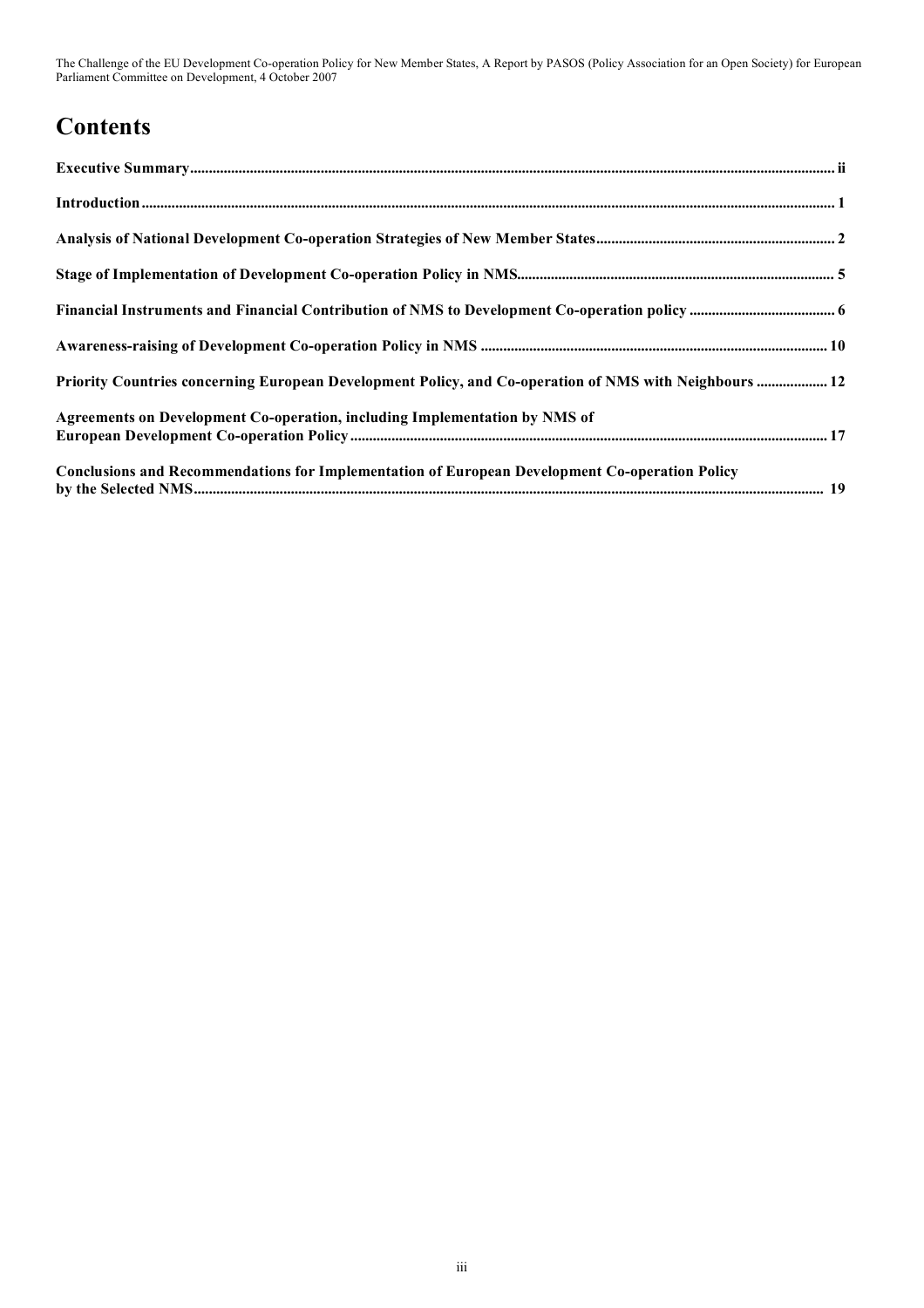# **Introduction**

The majority of the new member states  $\binom{1}{1}$  have signed up to the commitment to the UN Millennium Development Goals (MDGs) by 2015, as outlined when the goals were set in 2000, reiterated at the UN summit on Financing Development in Monterrey in 2002, and reinforced by the EU Development Policy Statement of 2005.

The UN Millennium Development Goals set targets of reducing by half the proportion of people living on less than a dollar a day, and the proportion of people suffering from hunger, to achieve universal primary education, to eliminate gender disparity at all levels of education by 2015, to reduce child mortality rates by two-thirds, to reduce the maternal mortality rate by three-quarters, to halt and begin to reverse the incidence of HIV/AIDS, malaria and other major diseases, to reduce by half the proportion of people without sustainable access to drinking water, improve the lives of at least 100 million slum-dwellers by 2020, and to take a series of steps, including promoting good governance, to forge a global partnership for development.

By signing the Accession Treaty to the EU, the NMS have made a commitment to participate fully in the EU development co-operation policy by reaching specific levels of gross domestic product (GDP) earmarked for Official Development Assistance (ODA) as a country contribution to the global partnership for development and the achievement of MDGs (for ODA to reach 0.17% of GDP in 2010 and 0.33% of GDP in 2015).

Despite the economic growth experienced by the NMS in the past decade, many of them are not on course to meet those targets, and on the whole their priority countries are limited to either those in the EU's eastern neighbourhood or those with whom they have historic cultural or economic ties.

OECD recommendations on untying aid are under consideration by the NMS, and national strategies (e.g. Poland) include references to the Paris Declaration on Aid Effectiveness, adopted at the High Level Forum on Joint Progress toward Enhanced Aid Effectiveness (Harmonisation, Alignment, and Results) in Paris on 2 March 2005.

The challenges facing the NMS include the need to build up cross-party political and public support for a broad-based support for development co-operation, including support to the less-developed countries of Africa, Caribbean and Pacific (ACP), and the need to focus their own bi- or trilateral aid most effectively, building on their own expertise and experiences.

This report sets out to provide an overview of the core (country and sectoral) priorities and strategies of the 10 NMS, the levels of ODA they have funded in recent years, and the planned commitments they have made in the year s to come. The report seeks to draw conclusions as to both how their commitment to development co-operation can be strengthened, and also to identify where as a group of countries emerging from the transition to democracy they can both work together and even add their unique experience of the past 18 years to strengthen EU-wide policies towards development co-operation in transition countries.

 $\frac{1}{\sqrt{2}}$ <sup>1</sup>) The 10 new member states covered by this report are: Bulgaria, Czech Republic, Estonia, Hungary, Latvia, Lithuania, Poland, Romania, Slovakia, and Slovenia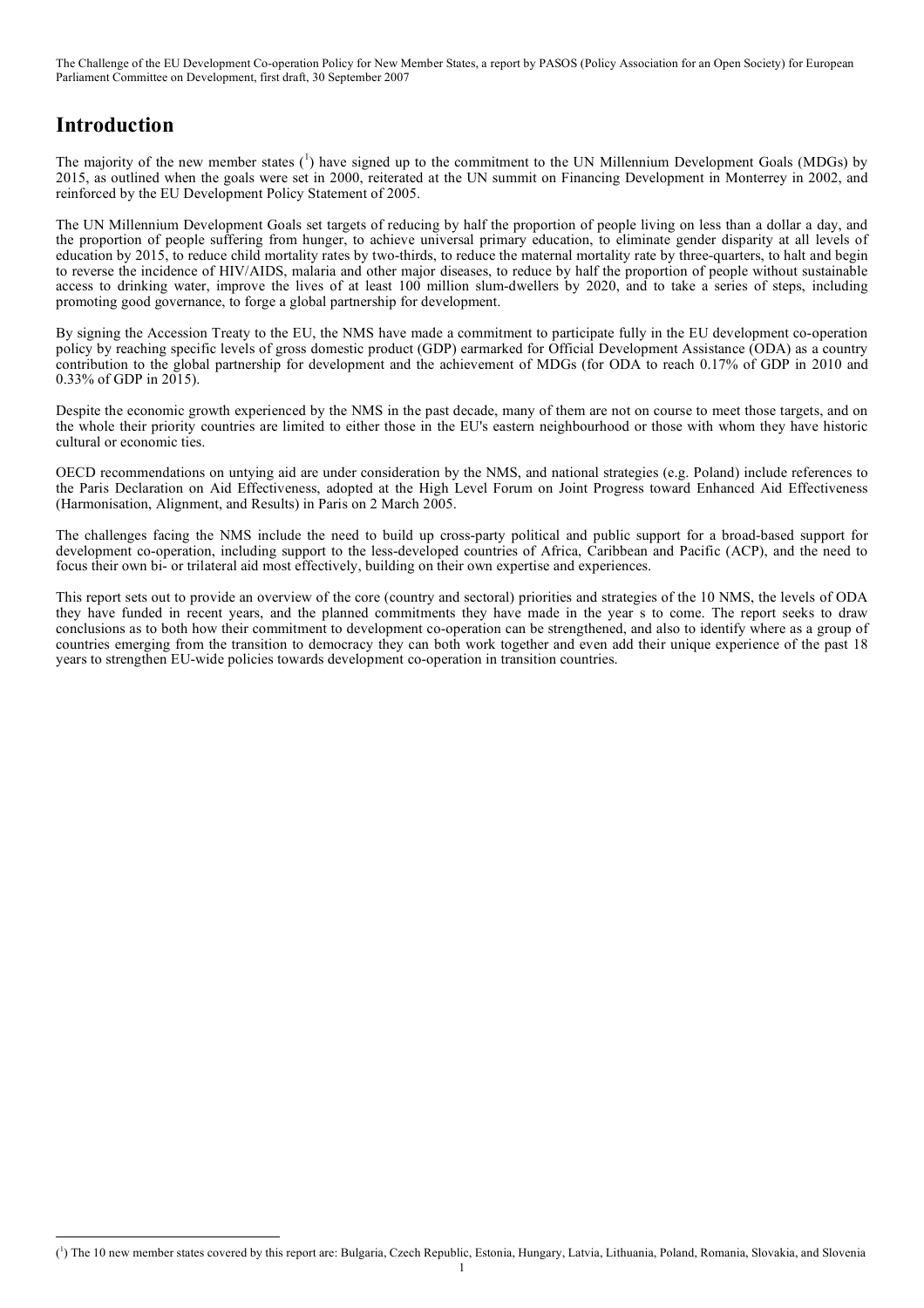# **Analysis of National Development Co-operation Strategies of New Member States**

#### **Bulgaria**

Bulgaria's participation in international development co-operation is guided  $(^2)$  by the following principles: Partnership; Ownership; Coherence, Complementarity and Co-ordination; Effectiveness; Concentration; Conditionality; Transparency; Non-discrimination. Bulgarian development co-operation policy sets out to **focus on sectors where the country has a comparative advantage in granting assistance, expertise and capacity**. Taking into consideration the needs of the partner countries, Bulgaria focuses its development cooperation activities on the following sectors:

- education and training of specialists (in the higher education sphere, in particular);
- infrastructure construction and maintenance (energy and water supply networks, construction);<br>• carrying out reforms in the economic financial administrative social and healthcare spheres;
- carrying out reforms in the economic, financial, administrative, social and healthcare spheres;
- cultural diversity and tolerance;
- environmental protection and sustainable development promotion
- security and post-conflict reconstruction.

In line with the concentration principle, Bulgaria will commit itself in no more than two sectors per partner country.

#### **Czech Republic**

In January 2002 the *Concept of the Czech Republic Foreign Aid Programme for 2002-2007* was approved ( 3 ). This document was later supplemented by the government decision in 2004, which adopted the *Principles of the Czech Republic's Development Aid after the EU Accession.* The *Principles* define the general goals of Czech development co-operation: **poverty reduction, economic and industrial development, gradual integration of partner countries into the global economy and rural development, good governance, reinforcement of human rights, proper administration of public matters, introduction of legal principles, migration control, sustainable development (with emphasis on the environmental factor), and post-conflict reconstruction**. These two strategy documents are complemented by *Outlooks of Medium-Term Financing* (current document for the period of 2007-2008) and the annual *Plan of Bilateral Development Co-operation*.

Czech development aid is provided in bilateral, trilateral and multilateral forms. Bilateral aid includes: aid distributed though projects, humanitarian aid, transformation aid, scholarships, debt relief, and refugee assistance in the Czech Republic. The institution coordinating Czech development aid is the Department of Development Co-operation and Humanitarian Aid in the Ministry of Foreign Affairs (MFA). Nine other ministries administer their own portfolios of projects. NGOs implement 36% of bilateral aid projects and the Czech MFA aims to raise further this share. The largest part of the funds is implemented by private companies (53% of allocated funds), although their share in the number of projects is only 35%.

#### *Estonia*

Since 1998, Estonia has supported projects in more than 20 developing countries and countries in transition in diverse areas such as information and communications technology (ICT), environmental protection, banking, civil society support, cross-border cultural cooperation, and training on European integration and WTO membership ( 4 ).

A moral-based and value-driven argument for Estonia's role as a donor is linked to its own post-Soviet history as a beneficiary of financial and technical assistance from western donors that helped the country to set out on a solid path towards democracy and successful economic reforms. In recent years, Estonia has dropped its *ad hoc* approach to development co-operation and has aligned its development agenda with the Millennium Development Goals, reinforced by the EU Development Policy Statement of 2005. Reflecting a pragmatic approach, Estonia weighs its own limited capabilities against the challenges it attempts to tackle.

Estonia's development co-operation policy is based on the Development Co-operation Principles adopted by Riigikogu (Parliament) in 1999 and revised in 2003  $(5)$ . The framework document states that Estonia's development co-operation focus remains directed at regions and countries facing the need for similar reforms and transition as undertaken by Estonia, and sets three criteria for the choice of its partner countries: **needs of the beneficiary, co-operation effectiveness, and Estonia's own capacity**.

A more detailed framework, adopted in May 2006, is set out in the *Strategy Paper of Estonia's Development Co-operation and Humanitarian Assistance 2006-2010* (<sup>6</sup>), which lays out strategic objectives and thematic priorities, and identifies priority countries. It states the strategic objectives of Estonia's development co-operation as to: (a) support human development and reduction of absolute poverty by increasing educational opportunities and improving the situation of women and children in developing counties; (b) support peace and stability by engagement of civil missions and UN peace operations, strengthen democracy and human rights and practices of good governance, support of civil society, with a particular attention to indigenous peoples; (c) support economic development and liberalisation of world trade system; (d) support sustainable development by increasing capacity of environmental protection in developing countries.

#### *Hungary*

The Concept and Strategy of Hungary's International Development Co-operation (IDC), published by the Department for International Development Co-operation and Economic and Scientific Relations (DIDCESR) of the Ministry of Foreign Affairs (MFA), was drafted in

the co-ordination of development aid, which would also create the implementation agency, but the draft is still in the legislative process.

#### $($ <sup>4</sup> ) For a detailed description of the projects, please see http://www.mfa.ee/est/kat\_425/5084.html

 $\overline{(\cdot)}$ 2 ) As outlined in the concept paper, *Bulgaria's Policy on Participation in International Development Co-operation*, developed by the Ministry of Foreign Affairs in 2007

<sup>&</sup>lt;sup>(3</sup>) The Concept of the Czech Republic Foreign Aid Programme for 2002-2007 planned to create a Development Agency after the Czech EU accession. This agency was supposed to be a central co-ordination and implementation body of development aid in the Czech Republic. In 2006, the MFA proposed a new law on

<sup>(</sup> 5 ) https://www.riigiteataja.ee/ert/act.jsp?id=244042

 $\frac{6}{2}$  http://web-static.vm.ee/static/failid/219/AH\_strateegia\_2006-2010.pdf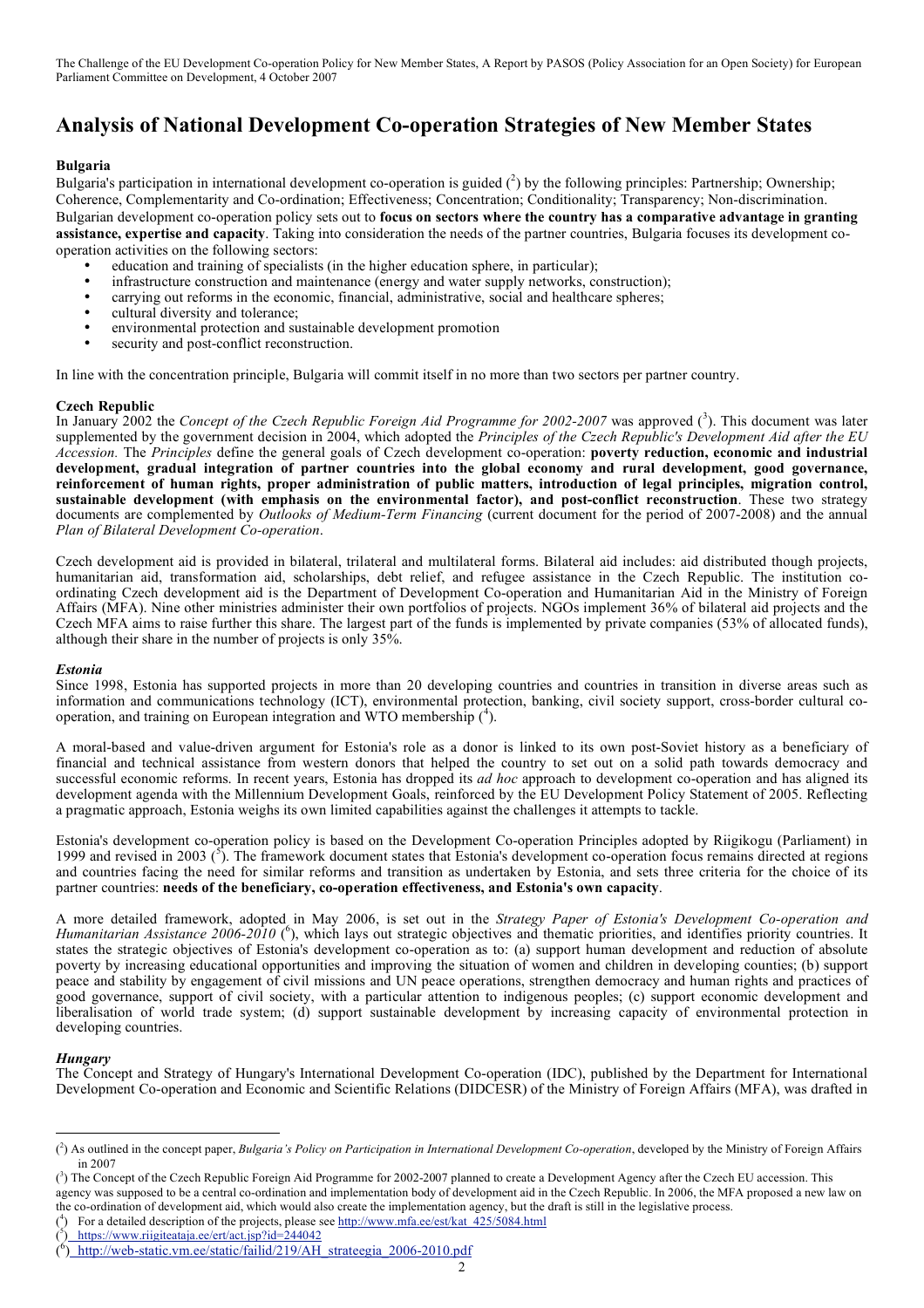2001 and 2003 respectively (before Hungary's accession to the EU), and has not been updated to reflect the listing and prioritisation of cross-cutting issues included in the latest DPS.

The IDC Strategy will, according to the DIDCESR, be renewed to reflect the values and requirements put forward by the 'European Consensus', e.g. fundamental freedoms, gender equality, peace and human rights. The precepts of the DPS are being incorporated into the practice of Hungarian IDC policy only gradually, but the five-year review is expected to result in further concentration of priority countries and areas of action, the reduction of the number of projects (affecting badly the majority of local NGDOs more attuned to micro-projects), the drafting of two new country strategies after the first one completed in 2006, and the elaboration of an IDC law in 2008-2009. The IDC appropriation has been substantially affected by the recent budget rationalisation of the government, depleting its potential total from approximately  $\epsilon$  4m in 2003-04 to  $\epsilon$  1m in 2007 (representing between 1-5% of ODA).

The implementation of IDC activities is distributed among various constituencies. Line ministries fund both bilateral and multilateral activities in co-operation with the DIDCESR or separately. DIDCESR represents between 1-5% of all ODA spending depending on the fiscal year. The IDC implementing agency, HUN-IDA Kht., is entrusted with project implementation besides its duties in administering and monitoring the grants tendered out by the department. In 2006, the MFA's foreign delegations will also be attached to the implementation corps: 5 delegations (in Belgrade, Chisinau, Hanoi, Nairobi and Pretoria) will be able to apply for funds from the 'Foreign Delegation's micro-projects' pool, which is set up as a pilot initiative and contains HUF 21 million (maximum 10% of the IDC appropriation).

The DIDCESR has established relations with NGOs, but this relationship is not frictionless, since the NGOs feel neglected, claiming that they are left out of strategy-making, tender procedures do not facilitate their participation, and communication of IDC data is intermittent.

#### *Latvia*

The fundamental principles of the development co-operation policy (DCP) of Latvia (2003) are in line with the MDGs, but the priorities in the DCP plans for 2005, 2006 and 2007 include mostly activities connected with democracy, integration into the EU, and public administration reforms, with poverty reduction being omitted from the priority areas. In effect, the DCP plans mainly cover bilateral official development aid, whereas Latvia's contribution to poverty reduction is managed via its payments to international organisations (United Nations, World Bank, International Monetary Fund, International Organization for Migration).

Latvia sees itself as a democracy-exporting country, working in the interests of regional stabilisation. Poverty reduction is supported through contributions to international organisations, while democratisation and good governance are directly supported via bilateral/ trilateral assistance.

#### *Lithuania*

Lithuania's policy for development co-operation in the period of 2006-2010 was defined by the Government in its resolution of 8 June 2006. The main aims are: to participate in the implementation of the MDGs, to contribute to the promotion of democracy, security and stability in neighbouring countries, and to foster more active political, cultural, economic and social relations with **neighbouring countries.**

The Lithuanian Ministry of Foreign Affairs is responsible for development co-operation. A new department of Development Cooperation and Democracy Promotion was established in this Ministry. It consists of three divisions (policy and planning; democracy promotion; implementation of programmes and projects). Lithuania has no special agency involved in the administration of co-operation programmes and projects.

About 50% of all bilateral co-operation projects are generated and implemented by the non-governmental sector. The public administration institutions are also active in implementing development co-operation projects (in particular in such areas as customs, corruption and veterinary services), but the share of such projects is not increasing as fast as the overall assistance.

It was recognised that there is a need to improve the legal basis for development co-operation. For instance, the public administration institutions are not sufficiently motivated to generate projects because the salaries of their civil servants are not eligible. In addition, development co-operation assistance is implemented on a yearly basis, unlike the multi-annual EU twinning assistance. This constrains the design and implementation of longer projects. Therefore, the majority of projects are of a short-term nature, with the exception of a few longer-term projects (e.g. assistance to Moldova in the sector of customs).

#### *Poland*

Poland has incorporated the objectives and framework of the European Development Co-operation policy into the draft document, *Solidarity, Development and Freedom: Strategy of Polish Foreign Assistance for 2007-2015*, which was developed by the Ministry of Foreign Affairs. The policy is currently subject to inter-ministerial consultations and, once passed, will replace the existing *Strategy of Polish Co-operation for Development*, which outlined the direction and structure of Polish aid targeting poverty reduction, humanitarian aid and technical assistance (approved on 21 October 2003).

The revised Strategy for 2007-2015 declares the main objective of the Polish development assistance to be **poverty reduction and attainment of other MDGs** in beneficiary countries. The areas where Poland intends to assist partner countries from eastern and southeastern Europe include: **public administration reform, economic transformation, alignment of legislation and institutions to meet EU membership criteria, support for democratic institutions and good governance, education, health care, environmental protection, and access to drinkable water**.

The document also places emphasis on long-term co-operation. Aid will be granted as part of multi-year democratisation strategies, on the basis of assessment of areas where Polish assistance will provide comparative advantage, and partnership agreements for general transfer of experience in various areas. The Strategy explicitly names several principles of assistance: transparency of procedures, local ownership, institutional capacity-building, co-operation with civil-society representatives, and flexibility to react to "rapid deterioration of living conditions or serious breach of human rights".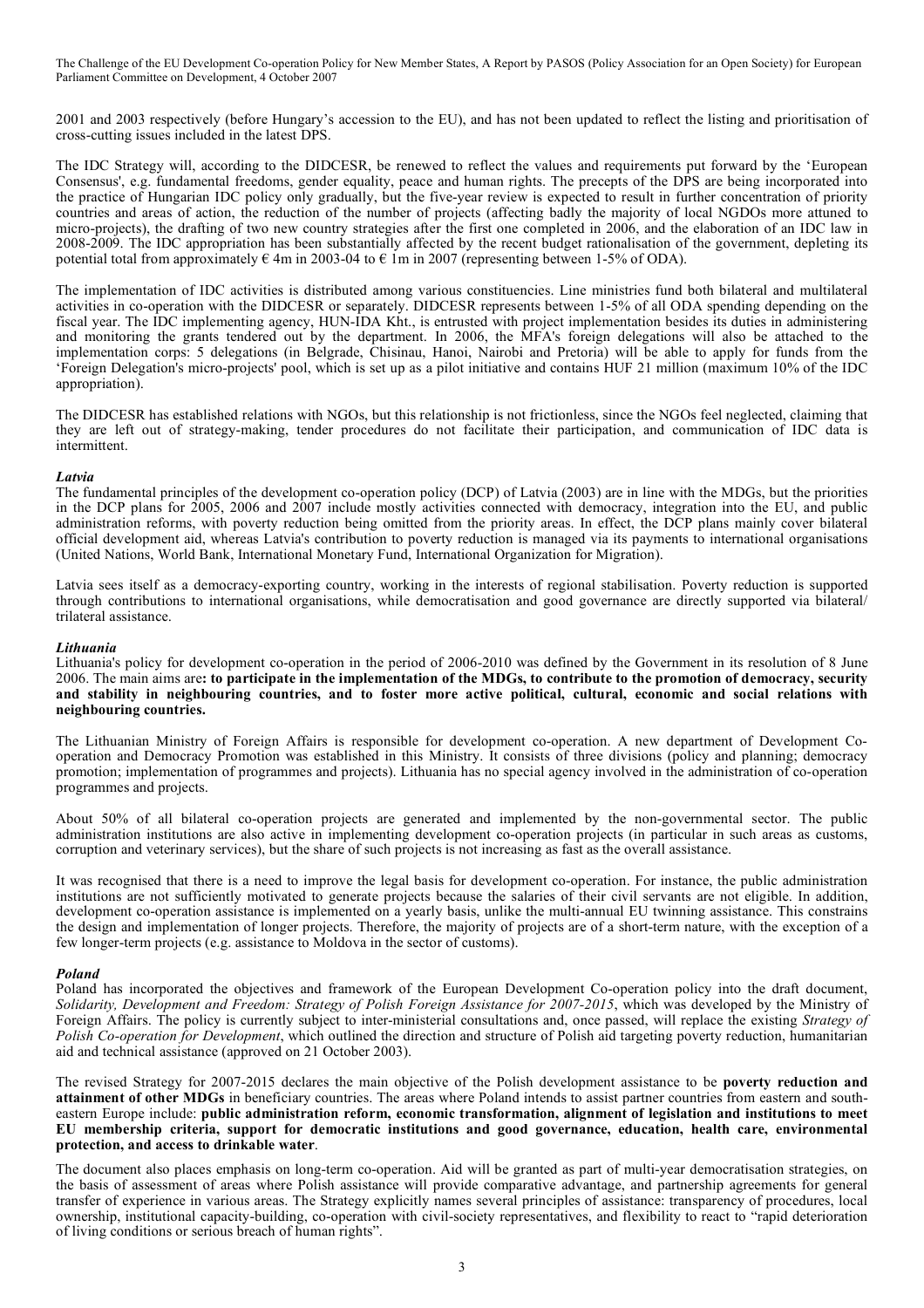The new Strategy proposes changes in the management of assistance to enable the Department of Development Assistance to cope with the larger commitments. Aid is likely to be managed through multi-year programmes, and the Department would develop into a more independent agency with its own budget (rather than rely on the general state reserves). The Strategy calls for introducing "a system of planning the assistance through mid-term programming, based on the guidelines of the Polish assistance strategy for individual partner countries and agreements between the Polish government and authorities of those countries". According to the Strategy, the Department will play a key role throughout the management process, which would be made up of six stages, following the OECD and EU standards: programming, identification, preliminary assessment, financing, implementation and evaluation.

#### *Romania*

The Romanian perspective over the complex approach of development co-operation policy states that assistance shall be defined as a result of policies responding to the need to correlate intervention in different domains of activity, such as economy, commerce, social care, good governance, and social security. In line with the government's decision in July 2007, a Council for Co-operation and Development will be established as an advisory body assisting the Ministry of Foreign Affairs.

#### *Slovakia*

In 2003, the Slovak government adopted the first *Mid-Term Strategy of Official Development Assistance (ODA) for 2003-2008,* a strategic document that defines three keys areas of Slovakia's ODA:

- developing democratic institutions and a market environment (including development of market economy, changing ownership structures, creating a business sector, and reforms in the public sector – managing public finance, reform of public administration and public sector);
- infrastructure (social infrastructure, health care, education, transport, de-mining works, construction of sewerage systems, water purification and treatment plants, waste management, engineering services in the area of drinking water supply, energy);
- landscaping, protection of the environment, agriculture, food safety, and use of raw materials (including forestation, irrigation systems construction, agricultural activities and geological research).

The document sets five basic goals of Slovakia's ODA. The most important is "transfer of Slovakia's experience and know-how". Based on this principal strategic document, the cabinet annually elaborates the National Programme of Development Assistance that outlines specific activities in each particular year.

In the document, *Slovakia's Foreign Policy Orientation for 2007,* issued by the Ministry of Foreign Affairs, the MDGs are called "ultimate goals" for Slovak ODA.

In August 2007, the Slovak government approved the draft *Law on Official Development Assistance* (to be submitted for approval to the parliament in the autumn of 2007). The law refers to the following goals of Slovak ODA implemented in developing countries**: poverty** and hunger reduction, support for sustainable economic, social and environmental development, keeping peace and security in the world through strengthening democracy, rule of law, human rights and good governance, support for universal access to **education, improvement of basic health care services, support for economic co-operation**.

On 1 January 2007, the Slovak Agency for International Development Co-operation launched its operations; the agency was established as a budgetary organisation of the Ministry of Foreign Affairs. The agency will administer projects in all recipient countries.

#### *Slovenia*

In Slovenia, the legislative framework on development co-operation was established only in 2006 with the adoption of the Act on Slovenian Development Co-operation  $\binom{7}{1}$ . This Act sets out the objectives, and regulates the planning, financing and implementation of Slovenian development co-operation in the long term.

The Act confirms the Ministry of Foreign Affairs (MFA) as the national co-ordinator of development co-operation  $(^8)$ . The Department of International Development Co-operation and Humanitarian Assistance within the MFA, established in 2004, is responsible for Slovenian ODA-related questions. The respective Ministries should implement projects from their budgetary headings, whereas the Ministry of Economy has operational responsibilities in conjunction with the MFA.

The Act also provides the legal ground for the establishment of two bodies. The first is the Working Group for International Development Co-operation and Humanitarian Assistance with the responsibility of planning, co-ordinating and overseeing development co-operation; determining an indicative budget rate for development co-operation; harmonising draft Resolutions; and evaluating implementation of the Resolutions. The second is the Council of Experts for International Development Co-operation with the responsibility of initiating a draft Resolution, which should be referred to the Working Group; providing an advisory service to the Minister of Foreign Affairs; and evaluation of Resolution implementation.

Slovenia, however, to date has finalised neither a strategy nor resolution on development co-operation policy. The final version of the Strategy of Slovenian Development Co-operation and the Resolution of Slovenian Development Co-operation were published only in May 2007, and are expected to be approved by the Parliament in autumn 2007. The document sets out geographic and sectoral priorities, the level of bilateral development co-operation in relation to multilateral aid, and the medium-term allocation of financial resources.

Slovenia has set the following thematic priorities: **de-mining and treating of war-affected children; civil society and individual empowerment; refugee aid; institution-building; post-secondary education; construction (also reconstruction) of transport, telecommunications and energy infrastructures, development of information and communications technology sector; small and medium-sized enterprise development and internationalisation; integrated environmental planning and management; good governance and rule of law promotion.**

 <sup>(</sup> 7 ) Act on Slovenian development co-operation (Zakon o mednarodnem razvojnem sodelovanju Republike Slovenije): Ur.L. RS 6.7.2006 (70) 7256, adopted by the Assembly of the Republic of Slovenia, 23.6.2006. Available at: http://www.uradni-list.si/1/objava.jsp?urlid=200670&stevilka=2999 (30.8.2007).

 $\hat{N}$ ) MFA, International Development Co-operation of Slovenia. Available at: http://www.mzz.gov.si/index. php?id=65&L=2 (30.8.2007).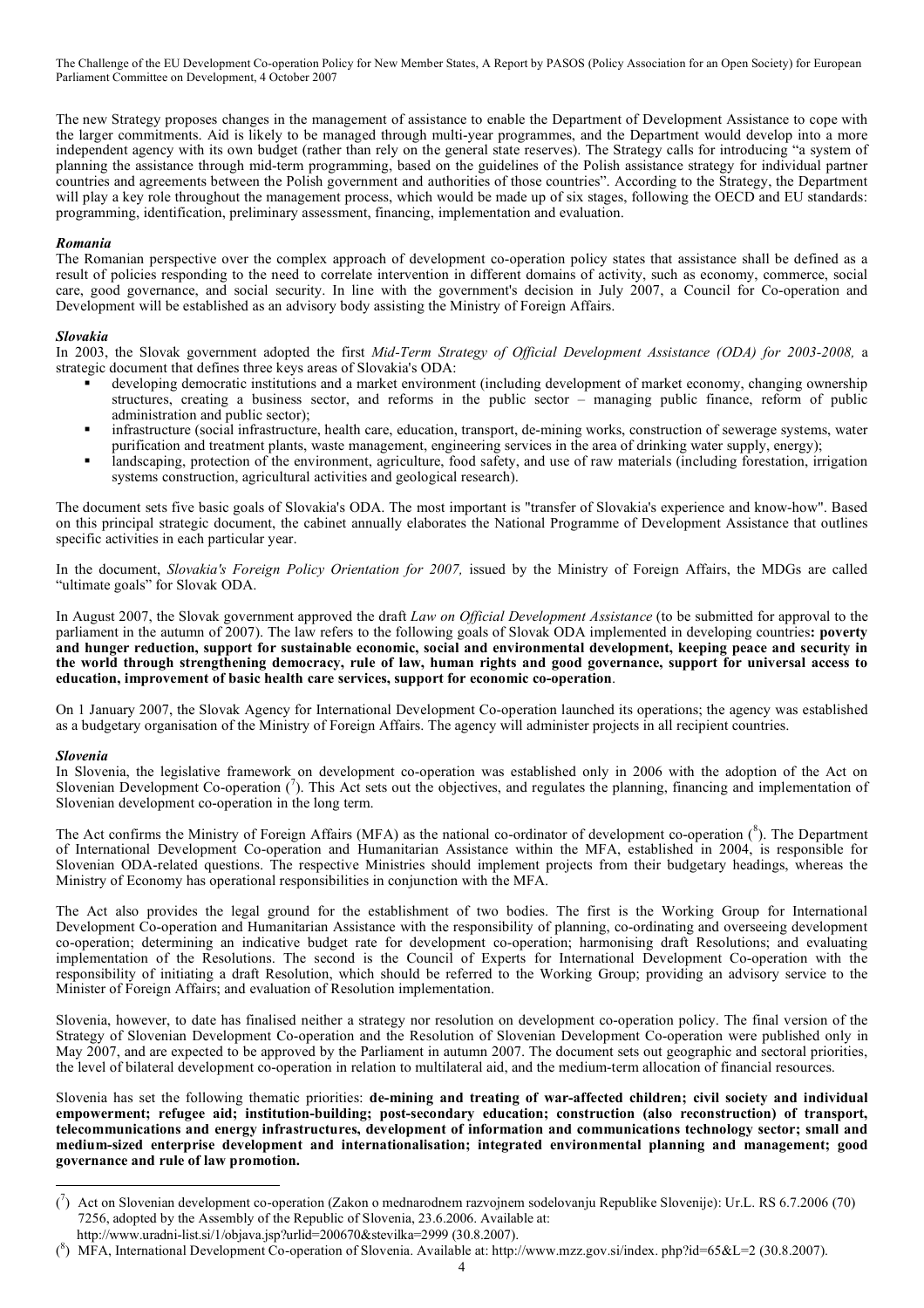# **Table 1 :** *Stage of Implementation of Development Co-operation Policy in NMS*

|                   | 2002-2003                                                                                                                        | 2004                                                                                                                                                                          | 2005                                                                                                         | 2006                                                                                                                                                                                          | 2007                                                                                                                                                                                                                                                                                                                                                                                                                                                                                                                                                                 |
|-------------------|----------------------------------------------------------------------------------------------------------------------------------|-------------------------------------------------------------------------------------------------------------------------------------------------------------------------------|--------------------------------------------------------------------------------------------------------------|-----------------------------------------------------------------------------------------------------------------------------------------------------------------------------------------------|----------------------------------------------------------------------------------------------------------------------------------------------------------------------------------------------------------------------------------------------------------------------------------------------------------------------------------------------------------------------------------------------------------------------------------------------------------------------------------------------------------------------------------------------------------------------|
| Bulgaria          | Launch of<br>Bulgarian<br>Millennium<br>Development Goals<br>$(MDGs)$ in 2003                                                    |                                                                                                                                                                               | Adoption of Bulgarian<br>Youth Millennium<br>Goals Report                                                    | First attempt of<br>establishment of<br>Bulgarian<br>NGOs Platform<br>for international<br>development<br>co-operation                                                                        | On 19 July 2007 the Council of<br>Ministers of Bulgaria adopted Decision<br>504 by virtue of which a Concept Paper<br>on Bulgaria's policy on participation in<br>international co-operation development<br>was ratified.<br>A Council for International<br>Development, chaired by the Deputy<br>Prime Minister and Minister of Foreign<br>Affairs, was created by the Council of<br>Ministers' Decree on 23 July 2007.                                                                                                                                             |
| Czech<br>Republic | Concept of the<br>Czech Republic<br>Foreign Aid<br><i>Programme</i> for the<br>$2002 - 2007$ Period<br>was approved.             | Principles of the Czech<br>Republic's Development<br>Aid after the EU<br>Accession adopted by<br>Government Decision                                                          |                                                                                                              |                                                                                                                                                                                               | Publication of Outlook of Medium-Term<br>Financing (current document for the<br>period of 2007-2008) and annual Plan<br>of Bilateral Development Co-operation.                                                                                                                                                                                                                                                                                                                                                                                                       |
| Estonia           | Development Co-<br>operation Principles<br>adopted by<br>Parliament in 1999<br>and revised in 2003                               |                                                                                                                                                                               |                                                                                                              | Strategy Paper<br>of Development<br>Co-operation<br>and<br>Humanitarian<br>Assistance<br>2006-2010                                                                                            |                                                                                                                                                                                                                                                                                                                                                                                                                                                                                                                                                                      |
| Hungary           | <b>IDC</b> Strategy                                                                                                              |                                                                                                                                                                               |                                                                                                              |                                                                                                                                                                                               | IDC strategy due to be renewed                                                                                                                                                                                                                                                                                                                                                                                                                                                                                                                                       |
| Latvia            | drafted in 2003<br>Basic principles for<br>DCP adopted in<br>2003                                                                | Establishment of<br>Department for<br>Development Co-<br>operation at Latvian<br>Foreign Ministry                                                                             | Annual plans for DCP<br>activities and plans for<br>bilateral co-operation-<br>continued every year<br>since | Agreement on<br>development<br>co-operation<br>signed with<br>Moldova                                                                                                                         | Act on Development Co-operation and<br>Regulation expected                                                                                                                                                                                                                                                                                                                                                                                                                                                                                                           |
| Lithuania         | <b>INTERREG</b><br>Community<br>initiative, PHARE<br>Cross-border co-<br>operation<br>programme and<br>other donor<br>activities |                                                                                                                                                                               |                                                                                                              | Government<br>resolution on<br>Lithuania's<br>policy for<br>development<br>co-operation for<br>the period of<br>2006-2010                                                                     |                                                                                                                                                                                                                                                                                                                                                                                                                                                                                                                                                                      |
| Poland            | <b>Strategy of Polish</b><br>Co-operation for<br>Development<br>approved in 2003                                                 |                                                                                                                                                                               | Establishment of<br>Department of<br>Development<br>Assistance at Ministry<br>of Foreign Affairs             |                                                                                                                                                                                               | Solidarity, Development and Freedom:<br>Strategy of Polish Foreign Assistance<br>for 2007-2015 developed by the<br>Ministry of Foreign Affairs.                                                                                                                                                                                                                                                                                                                                                                                                                      |
| Romania           |                                                                                                                                  |                                                                                                                                                                               |                                                                                                              | National<br>Strategy for<br>Development<br>Co-operation<br>Policy,<br>including<br>regional and<br>sectoral<br>priorities,<br>adopted and<br>approved<br>through<br>Governmental<br>Decision. | According to the decision in July 2007<br>of the Romanian Government, the<br>Council for Co-operation and<br>Development will be set up as an<br>advisory council assisting the Ministry<br>for Foreign Affairs for defining and<br>implementing the national development<br>co-operation policy. Consultations are<br>now underway with a view to its<br>establishment. Currently,<br>responsibilities assigned under the DCP<br>are performed by the Foreign Affairs<br>and Development Assistance General<br>Direction within the Ministry of Foreign<br>Affairs. |
| Slovakia          | Mid-Term Strategy<br>of Official<br>Development<br>Assistance for<br>2003-2008 adopted<br>by Slovak<br>Government                |                                                                                                                                                                               |                                                                                                              |                                                                                                                                                                                               | On 1 January 2007, the Slovak Agency<br>for International Development Co-<br>operation launched operations.<br>In August 2007, the Slovak government<br>approved the draft Law on Official<br>Development Assistance (it should be<br>submitted for approval to the parliament<br>in autumn 2007)                                                                                                                                                                                                                                                                    |
| Slovenia          |                                                                                                                                  | Department of<br>International<br>Development Co-<br>operation and<br>Humanitarian<br>Assistance established<br>within Ministry of<br>Foreign Affairs,<br>responsible for ODA |                                                                                                              |                                                                                                                                                                                               |                                                                                                                                                                                                                                                                                                                                                                                                                                                                                                                                                                      |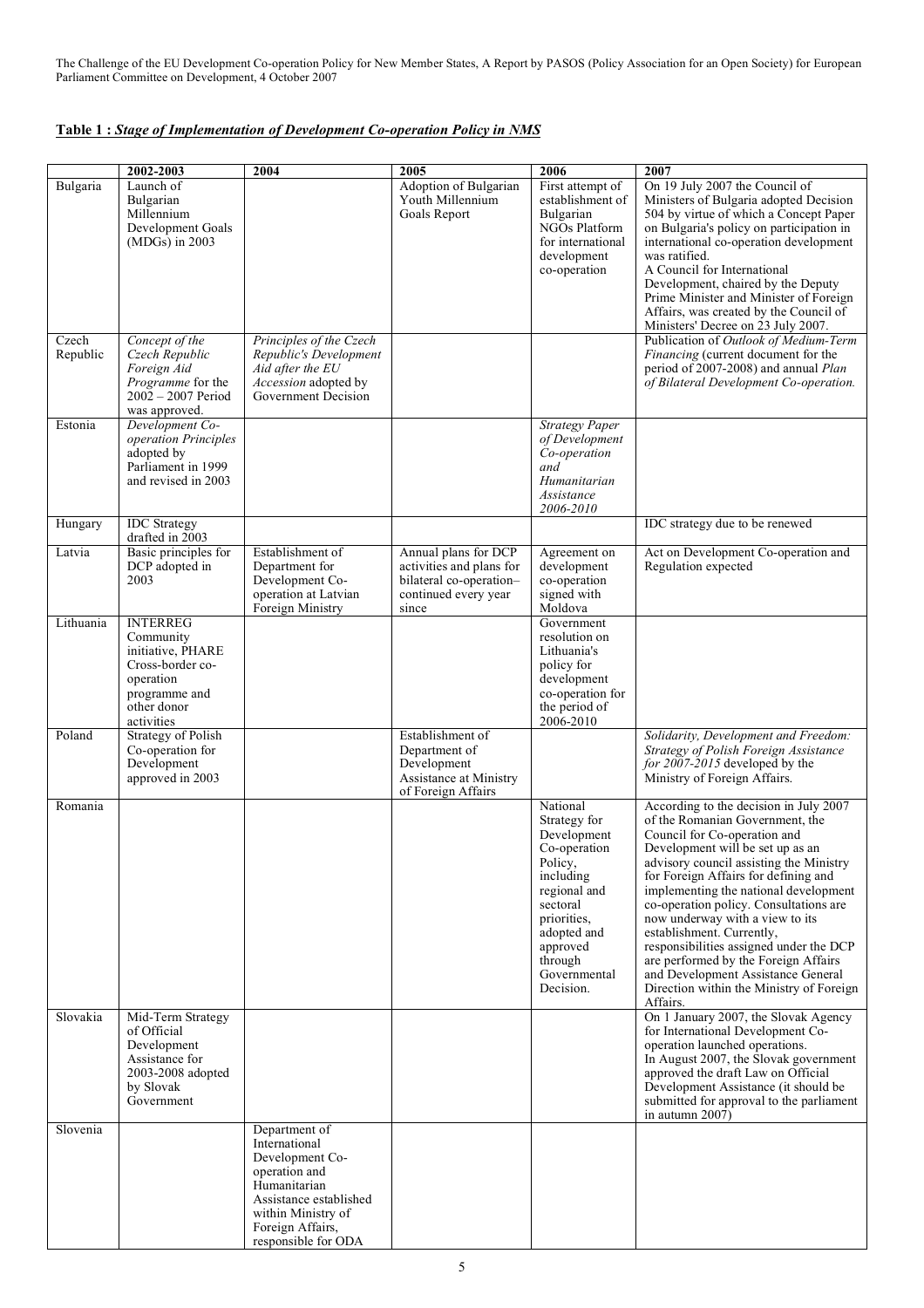# **Financial Instruments and Financial Contribution of NMS to Development Co-operation Policy**

# *Bulgaria*

Bulgaria's official ODA as a share of Gross National Income (GNI) ( $\degree$ )in 2005 amounted to 0.003% of GNI, or BGN 1.3m ( $\epsilon$  0.67m) ( $^{10}$ ), of which BGN 1m ( $60.52$ m) comprised multilateral development co-operation BGN 0.29m ( $6.015$ m) comprised bilateral cooperation. In 2006, the figures increased to 0.06% of GNI, or BGN 28.6m ( $E14.6m$ ), of which BGN 1.05m ( $E0.54m$ ) was committed to multilateral development co-operation and BGN 27.5m (€ 14.1m) to bilateral co-operation. Bulgaria is seeking to achieve the target ODA of 0.17% of GNI by 2010, and of 0.33% of GNI by 2015.  $\binom{11}{1}$ 

Bulgaria will use the following mechanisms:

- **Multilateral mechanisms based on a membership/donation principle:** Bulgaria's participation in international organisations directly or indirectly involved in development issues, global funds and international initiatives for implementation of the Millennium Development Goals;
- **Participation of Bulgaria in the provision of Aid for Trade** in which Bulgaria will seek to increase its participation based on the experience gained in the past years related to liberalisation of trade policy, application of international rules and standards, and other trade-related issues;
- **Participation of Bulgaria in EDCP** through the 10<sup>th</sup> EDF whereby Bulgaria will be able to foster co-operation with ACP countries. The amount of payments to the EDF for the period 2008-2013 has been set at BGN 33.4m ( $\epsilon$  17.1m);
- **Bulgaria's bilateral mechanisms of development aid** through the implementation of small, clearly defined and streamlined projects, participation in joint development projects of established donors in the selected priority countries on the basis of trilateral co-operation and provision of technical assistance;
- **Humanitarian aid in the context of natural and man-made disasters with devastating consequences, a form of which is food aid**, involving the Ministry of State Policy for Disasters and Accidents and other organisations.

# *Czech Republic*

The Czech Republic's official development aid in 2006 increased by 10.5% compared with the previous year and reached USD million 160.9 ( $E122.1$  million) which represents 0.11% of gross national income.

| Structure of development<br>co-operation | 2005     | 2006     | 2007     | 2008     | 2009  |
|------------------------------------------|----------|----------|----------|----------|-------|
| Bilateral co-operation in %              | 42%      | 44%      | 40%      | 34%      | 32%   |
| Multilateral co-operation in %           | 58%      | 56%      | 60%      | 66%      | 68%   |
| Total development co-operation           | 101.5    | 122.5    | 126.2    | 144.9    | 168.6 |
| ODA/GNI                                  | $0.11\%$ | $0.11\%$ | $0.11\%$ | $0.12\%$ | 0.13% |

# Table 2: Budget of the Czech Republic's ODA in 2005-2006, plan for 2007 and outlook up to 2009 (in  $\epsilon$ m ( $^{12})$ )

\*Ministry of Foreign Affairs

In 2005-6, the top recipient of gross ODA was Iraq, with US\$ 10 m ( $\epsilon$  7.9m), followed by Serbia ( $\&$  Montenegro) with US\$ 6.4m ( $\epsilon$ 5.1m) and Ukraine with US\$ 3.7m (€2.9m). By region, Europe was the top recipient with US\$ 18m, followed by the Middle East and North Africa with US\$ 13.7m.

The Czech government finances both bilateral and multilateral co-operation. The share of multilateral aid will increase due to the Czech Republic's commitments to international organisations. In the coming years, the total funding of ODA is due to grow in absolute figures. However, in terms of the ODA/GNI share, the growth from 0.11% to 0.13% of ODA/GNI is too small and, if this trend is to continue, the Czech Republic will not meet its obligation to the EU, whereby new Member States are required to achieve a share of 0.17% of ODA/GNI in 2010.

The Czech Republic will start with payments into the EDF in 2008. The Czech Republic's share should be 0.51% of the total budget of EDF. According to the Czech Ministry of Foreign Affairs, the payments to the EDF will be provided on an ongoing basis with the annual amounts having a progressive tendency. The estimates are CZK 160 million ( $\epsilon$  5.7m at current exchange rates) in 2008 and CZK 344 million ( $\in$  12.3m) in 2009.

<sup>&</sup>lt;sup>9</sup> GNI and GDP differ in that GNI includes income, such as interest and dividends, received from other countries, and equivalent payments to other countries. For this report, the terms as used in the respective countries are used.

<sup>&</sup>lt;sup>10</sup> The exchange rate is base on fixed BGN $\ell$  exchange rate: € 1/BGN 1.95583

 $(1)$  The figures for 2005 and 2006 are indicative and were provided by the Ministry of Foreign Affairs. Figures for 2007 have been recently requested by the Ministry of Foreign Affairs from the relevant line Ministries and Agencies. Projections for 2008 and onwards are the subject of further co-ordination between all agencies

 $(1^2)$  ECB reference exchange rate, Czech koruna/Euro, € 1/CZK 28.342 in 2006, € 1/CZK 29.782 in 2005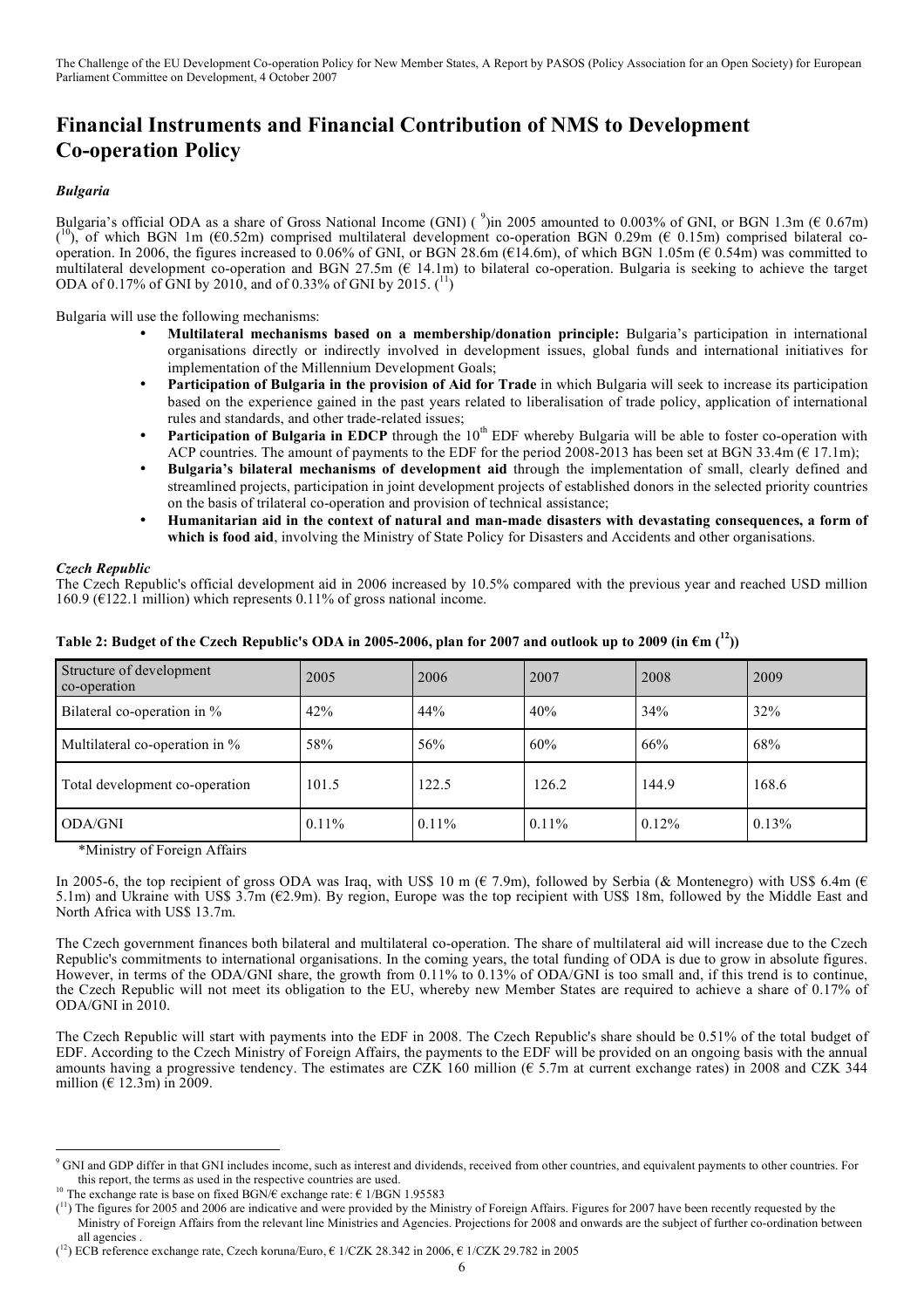#### *Estonia*

Estonia has spent around EEK 87.5m (€ 5.6m at the exchange rate of 31 December 2005) on bilateral development co-operation in 1998- 2005, which is approximately 27% of ODA. Financial resources spent on multilateral development co-operation reached 231 million EEK in 1998-2005 of which contributions to the EU comprise around 65%, with the remaining funds channelled as voluntary contributions to various UN agencies and funds.

Estonia's development budget in 2005 was EEK 120m, or 0.08% of GNI. In 2006, Estonia's ODA reached EEK 175m, or 0.09% of GNI. Estonia plans to contribute to the next payment cycle of the EDF, starting in 2008, and plans to increase its ODA to 0.1% of GNI by 2010, and aspires to reach the level of 0.17% of GNI.

#### *Hungary*

Most of Hungarian ODA takes the form of technical assistance, project aid, debt forgiveness, humanitarian aid, tied export credits, public (or invitational) tenders, and contributions to international organisations' activities.

Bilateral agreements are financed by both the DIDCESR and the line ministries embarking on such activities. The biggest share of bilateral financing is provided to Serbia: in 2005 it received 10% of all ODA or more than HUF 2bn ( $\epsilon$  7.9m). Bilateral financing in ODA (including debt forgiveness) increased substantially in the fiscal year of Hungary's EU accession (2004) compared with the previous year from HUF 8.4bn to HUF 13.7bn or by 62% (multilateral aid increased by 200%). In 2005, bilateral financing fell back to HUF 8.6bn, by almost 38% (while multilateral financing again increased twofold). The year 2006 saw the financing of bilateral agreements climb again steeply to HUF 15.7bn or by 83% (and multilateral financing fell by 6%, almost stagnating).

Hungary will become a contributor to the EDF in 2008. It will pay  $\epsilon$  125m into the fund between 2008-13 (IDC report 2006). Financing of bilateral agreements constituted 39% of ODA (debt forgiveness included) in 2005, while in 2006 this share increased to 56%. Not counting debt cancellations, this ratio is 80-85% for multilateral financing and 15-20% left for the government to spend individually or in co-operation with other countries on projects in line with its own strategy. The aim is to balance this ratio at a similar level as that of 'older' European donors at 60% and 40% respectively. While the government has always observed its commitments in multilateral financing, it is tailoring this type of financing to its 'IDC image' through voluntary payments into international organisations' budgets.

Hungary is committed to achieving the Barcelona Commitments agreed in 2002. It is striving explicitly to reach an ODA/GNI level of 0.17% by 2010. In 2006, this level stood at 0.13%. From 2008, Hungary's EDF contribution (if in addition to the ODA levels so far) will increase the figures by approximately 20% at 2006 levels of ODA/GNI.

#### *Latvia*

Until 2007, multilateral aid has been predominant in Latvia's DCP. According to the Ministry of Foreign Affairs, in 2002-2005 more than 90% of Latvia's development co-operation funding took the form of payments to international organisations.

In 2005, the Latvian government made a commitment to increase ODA to 0.1% of GNP in 2010, with the biggest increase for planned bilateral ODA. This means that Latvia's overall budget for ODA falls short of the anticipated EU target of 0.17% of GNP. But according to the Latvian non-governmental development organisation, LAPAS, this gradual and moderate increase in ODA is in the long-term interests of Latvia's development co-operation policy since the institutions and other stakeholders need time to acquire expertise to use the funding more efficiently  $(^{13})$ . Latvia does not provide direct financial assistance, but provides assistance by sharing its experience via consultations and training.

Latvia's small amount of bilateral aid is highly tied, particularly technical co-operation (CONCORD). In addition, a significant proportion of Latvia's ODA "stays at home" via communications, consultation and research activities provided by NGOs and the academic sector. For example, 66% of Latvia's ODA budget for 2007 comprises scheduling for grant competitions opened for NGOs as well as the private sector. But support for communications activities, development studies and research projects amounted to 15% of Latvia's ODA in 2007. The MFA also channels a certain proportion of their budget to LAPAS (11.9% of Latvia's ODA went to LAPAS in 2005, and in 2006 this amount reached 43.9%). According to the latest Ministry of Foreign Affairs plans for development co-operation in 2008, it is very likely that the budget for bilateral ODA will not reach the promised LVL 1.6m. Unofficial sources confirm that only LVL 0.5m is likely to be available (these cuts are explained by the need to cut public expenditure to decrease inflation).

|      | $GNP$ (LVL m. | EU        | $EDF**$   | IO (UN.   | Ad hoc        | Planned       | $%$ of     | In total  | In total       |
|------|---------------|-----------|-----------|-----------|---------------|---------------|------------|-----------|----------------|
|      | projection)   | budget*   | $(LVL$ m) | IOM, IMF) | bilateral ODA | bilateral ODA | <b>GNP</b> | $(LVL$ m) | $(\epsilon$ m) |
|      |               | $(LVL$ m) |           | $(LVL$ m) | $(LVL$ m)     | $(LVL$ m)     |            |           |                |
| 2003 |               |           |           |           |               |               | 0.008      | 0.5       | 0.8            |
| 2004 | 7,214.0       | 3.70      |           | 0.68      | 0.12          |               | 0.06       | 4.5       | 0.7            |
| 2005 | 8,339.7       | 4.17      |           | 0.70      | 0.12          | 0.10          | 0.061      | 5.09      | 7.3            |
| 2006 | 9,353.7       | 4.37      |           | 0.70      | 0.12          | 0.15          | 0.057      | 5.34      | 7.7            |
| 2007 | 10,334.2      | 5.50      |           | 0.80      | 0.13          | 0.77          | 0.07       | 7.2       | 10.2           |
| 2008 | 11,369.6      | 5.70      | 0.87      | 0.80      | 0.13          | 1.60          | 0.08       | 9.1       | 12.9           |
| 2009 | 12,507.4      | 5.95      | 0.90      | 0.90      | 0.13          | 3.42          | 0.09       | 11.3      | 16             |
| 2010 | 13,741.6      | 6.20      | 0.94      | .00       | 0.13          | 5.43          | 0.1        | 13.7      | 19.5           |

Table 3: Summary and perspectives of Latvian ODA (<sup>14</sup>)

*Source: Ministry of Foreign Affairs, Latvia*

\* The indicators have been calculated based on the assumption that 5% of Latvia's contribution to EU budget is allocated for the ODA.

\*\* The indicators have been calculated based on the assumption that they represent 0.76% of Latvia's contribution to EU budget. Latvia makes no contributions to the 9<sup>th</sup> EDF.

 $\frac{1}{\sqrt{2}}$ <sup>13</sup>) Interview with LAPAS director Mara Simane, August 2007.

<sup>(</sup> ) The total in EUR is based on ECB reference exchange rate, Latvian lats (http://sdw.ecb.europa.eu/quickview.do?SERIES\_KEY=120.EXR.A.LVL.EUR.SP00.A)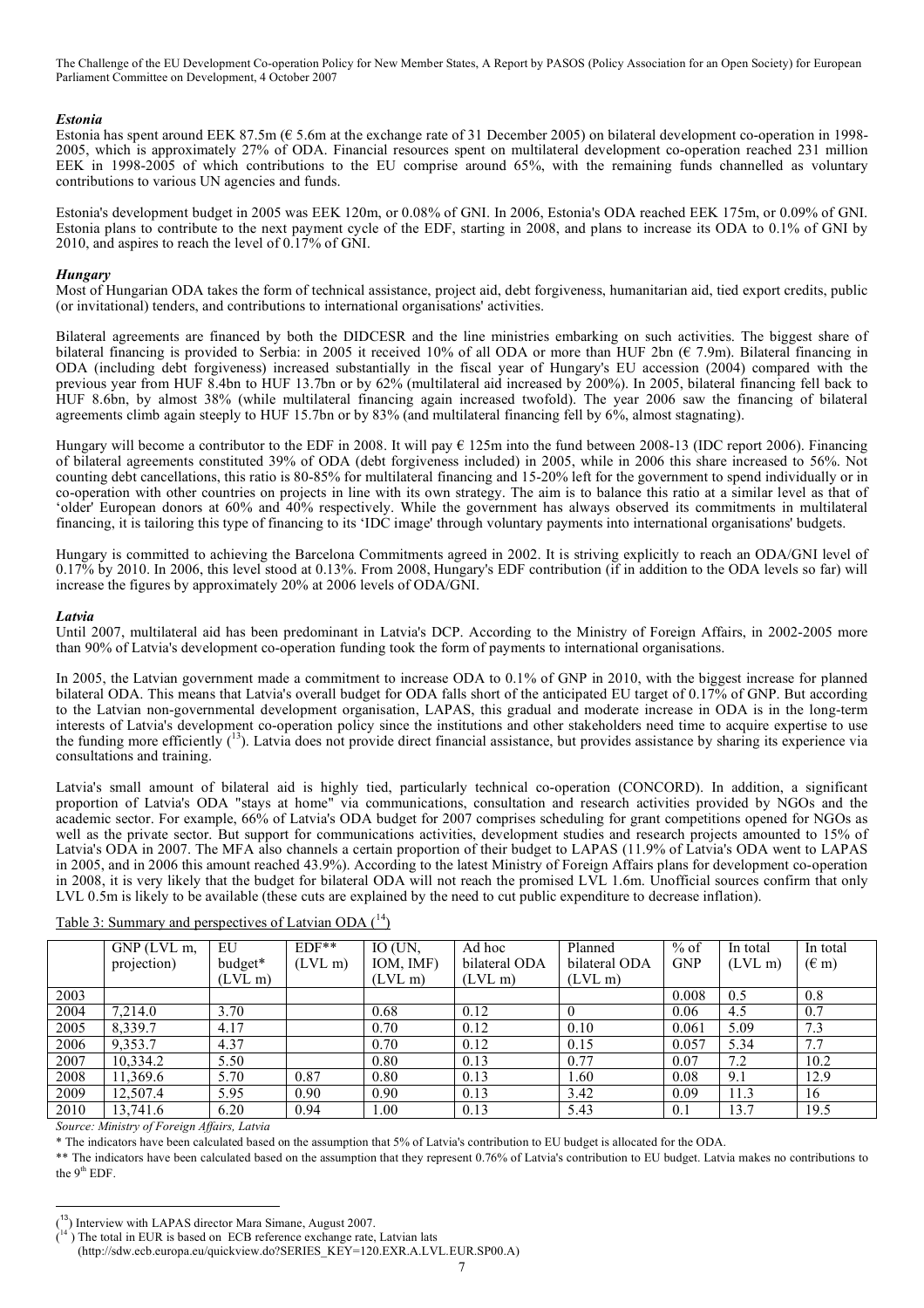#### *Lithuania*

The main financial instrument of Lithuania's policy is the Development Co-operation and Democracy Promotion Programme. This programme was approved by the Lithuanian Government on 8 June 2006. In addition, some international organisations are involved in the management of Lithuania's assistance for development co-operation. For instance, in 2007, a contract was prepared with the UN World Food Programme, which will implement a school project in the Ghor province of Afghanistan. In 2006, a joint project was implemented with UNICEF in Georgia.

In 2004, Lithuania devoted LTL 25.52m (€ 7.39m) for development co-operation, and in 2005 LTL 43.13m (0.062% of GNP). According to preliminary calculations, in 2006 Lithuania's contribution amounted to 0.068% of its GNP. The volume of assistance for bilateral projects increased by 90 times from LTL 100,000 (ca  $\epsilon$  29,000) in 2004 to LTL 9m (ca  $\epsilon$  2.6m) in 2007.

Lithuania seeks to increase development co-operation assistance up to 0.17% of its GNP by 2010. However, the necessary increase will only be achieved if political will and public support are secured for the corresponding budget rise.

Lithuania contributes to the European development co-operation policy through its payments to the EU budget and the EDF, as indicated in the financial framework adopted by the European Council.

#### *Poland*

Poland spent minimal amounts on ODA prior to its EU accession: annually, between 1998 and 2003, not more than US\$ 60m (€ 48m at the exchange rate of 31 December 2003) was committed. The value of Poland's ODA grew from US\$ 137.6m in 2004 to nearly US\$ 205m in 2005 and US\$ 309m in 2006. This constituted 0.068% of the country's GDP in 2005 and 0.1% the following year. The government committed itself to raise the level of ODA to 0.11% in 2007, to 0.17% in 2010 and to 0.33% in 2015.

Since September 2005, the Department of Development Assistance has been in charge of both planning and implementing all of Poland's bilateral assistance and servicing Poland's contributions to multilateral assistance. The assistance takes two forms: multilateral and bilateral. In both cases, the Ministry of Finance disburses funds, which either take on the form of contributions to international institutions - World Bank, UN, EU (multilateral aid) or debt reduction, preferential credits and development projects, implemented by Polish local government, embassies and NGOs (bilateral aid). Bilateral assistance is funded from the state budget reserve that is approved annually. In 2005, this form accounted for less than a quarter of the total aid (23% or US\$ 48m, or  $\epsilon$  41m at the exchange rate of 31 December 2005), while 70% (US\$ 145m out of US\$ 205m) of Poland's ODA was managed by the EU.

The bilateral fund is composed of three main lines:

- technical assistance to countries in transition
- development assistance for priority countries
- Small Grant Fund

While technical assistance has been targeted to European and Central Asian post-Communist countries, development assistance went to seven poor countries, qualifying for ODA (in 2005 those were Afghanistan, Angola, Georgia, Iraq, Moldova, Palestinian Autonomy and Vietnam), while Small Grants were allocated to Sub-Saharan Africa, Cambodia and Mongolia.

The low level of bilateral assistance and the decision to set up a central co-ordinating unit at the Ministry of Foreign Affairs have determined the management model. The Polish government has chosen not to share or transfer the management to international organisations. Over time, the volume and share of funds in the hands of the MFA grew - from PLN 18m (US\$ 6.5m, or  $\epsilon$  5.49m) in 2005 to PLN 85m (US\$ 30m) in 2006, and remaining stable in 2007 (US\$ 32m).

Development aid, including democracy assistance, is generally disbursed through annual tenders that are launched, managed and monitored by the Department of Development Assistance of the Ministry of Foreign Affairs. Large infrastructural or transfer-ofexperience projects are undertaken by central or local government offices, and people-to-people actions by non-governmental organisations, while the Small Grant Fund is used by Polish representations in countries in Africa and Asia for small development aid projects. According to the Ministry, there are plans to engage research institutes and businesses in the future implementation. Poland is planning to contribute to the EDF a total of  $\epsilon$  8m in 2008,  $\epsilon$  19.2m in 2009, and  $\epsilon$  29.5m in 2010.

#### *Romania*

Financing specific assistance operations will be done through the budget of the Ministry for Foreign Affairs. The Assistance fund cannot be redistributed or used for other purposes.

Until 1 January 2007, Romania was mainly a recipient of international development assistance and is only now starting to contribute to EDC policy as a donor. Romania plans to make significant efforts towards increasing its level of ODA, seeking to meet the targets of 0.17% of GDP in 2010 (<sup>15</sup>) (equivalent to ca  $\epsilon$  260m), and 0.33% of GDP in 2015. Romania plans to contribute  $\epsilon$  88.2m to the 10th EDF.

# *Slovakia*

Slovak ODA includes projects implemented via the Ministry of Foreign Affairs (bilateral assistance that consumes approximately 10% of total funds allocated to ODA), humanitarian aid abroad, Slovakia's contributions to international organisations and programmes, the studies of foreign students at Slovak universities, and remittance of debt to developing countries.

 $\overline{a}$ 15 ) Estimated GDP of Romania in 2010 will reach ca € 154bn, according to the *Early Warning Report* released by the Romanian Academic Society in February 2007.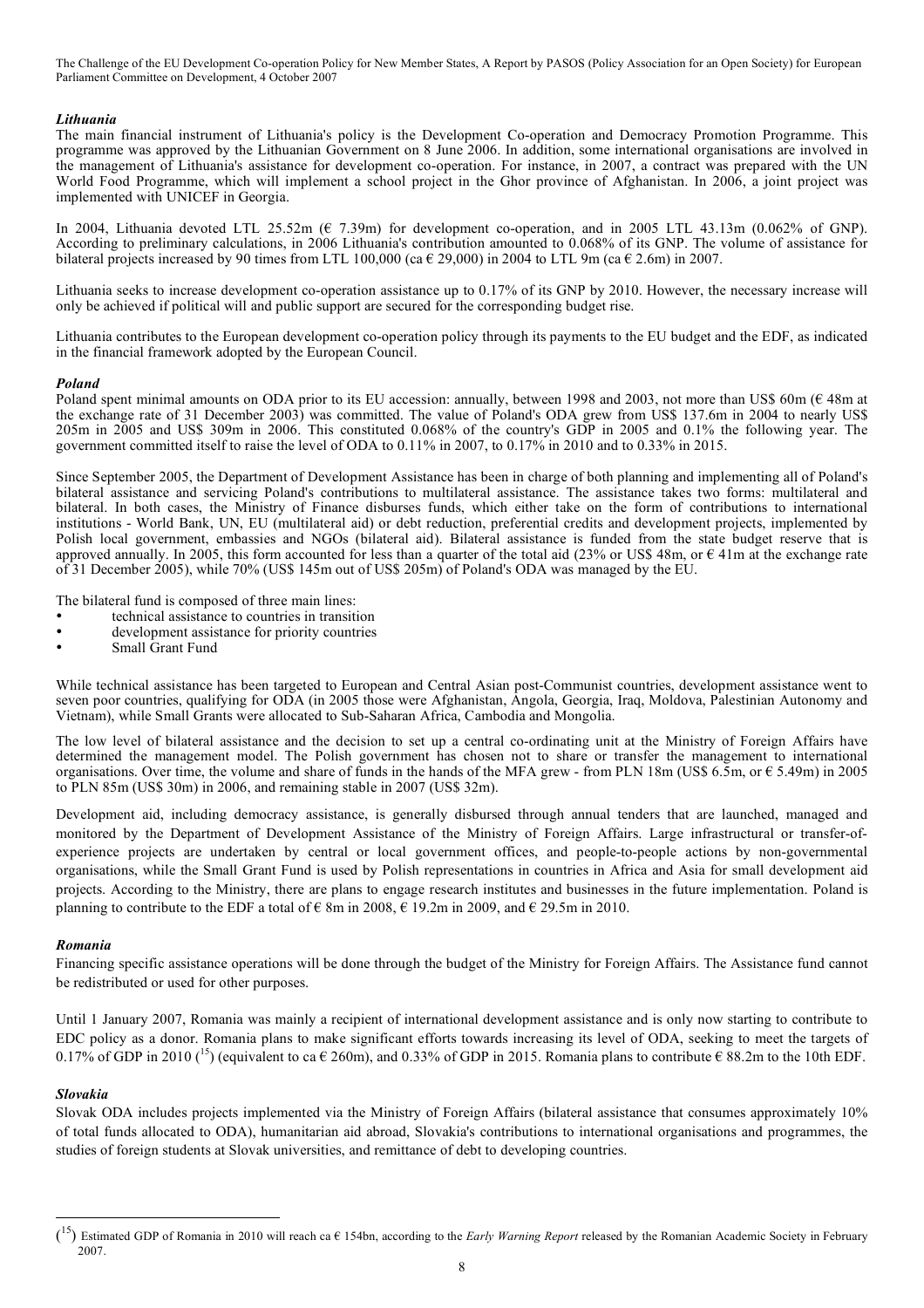In financial terms, total development assistance provided by the Slovak Republic amounted to SKK 910m (€ 23.5m) in 2004 (0.07% of GDP), SKK 1.74bn ( $\epsilon$  46m) in 2005 (0.12% of GDP), and SKK 1.64bn ( $\epsilon$  47.4m) in 2006 (0.10% of GDP) (<sup>16</sup>). Slovakia has repeatedly expressed its commitment to reach the share of ODA at the level of 0.17% of GDP in 2010 and 0.33% in 2015.

Slovakia will contribute  $\epsilon$  47.6m to the 10th European Development Fund (EDF). Slovakia's first instalment to EDF is expected in 2011-2012.

#### *Slovenia*

According to the latest statistics available – from 2005 – Slovenia's official development assistance (ODA) totalled  $\epsilon$  29m, or 0.11% of GDP. Bilateral aid represented 40% of total ODA. In 2007, Slovenia is due to spend  $\epsilon$  22.2m or 70% of total ODA on multilateral aid (EU budget and membership fees),  $€$  7.95m or 25% of total ODA on bilateral aid, and  $€$  1.59m on administration costs. The government intends to increase the ratio of ODA/GDP to 0.17% in 2010 and to 0.33% in 2015. The share of bilateral aid as a percentage of total ODA is due to increase to 71% in 2015.

Pending the approval of the proposed Strategy, Slovenia will allocate  $\epsilon$  6.9m to EDF not earlier than in 2011.

| <b>ODA</b>                         | 2007  | 2008     | 2009     | 2010     | 2011  | 2012  | 2013   | 2014   | 2015   |
|------------------------------------|-------|----------|----------|----------|-------|-------|--------|--------|--------|
| Institutional multilateral aid     | 22.20 | 24.36    | 24.6     | 24.06    | 31.55 | 32.57 | 33.60  | 34.68  | 35.59  |
| of which:                          |       |          |          |          |       |       |        |        |        |
| - EU budget                        | 16.30 | 17.87    | 17.46    | 16.21    | 16.48 | 17.18 | 17.87  | 18.59  | 19.14  |
| - EDF                              | O     | $\theta$ | $\Omega$ | $\theta$ | 6.9   | 6.9   | 6.9    | 6.9    | 6.9    |
| - Membership payments and          |       |          |          |          |       |       |        |        |        |
| contributions to<br>international  |       |          |          |          |       |       |        |        |        |
| organisations                      | 5.90  | 6.49     | 7.14     | 7.85     | 8.17  | 8.49  | 8.83   | 9.19   | 9.55   |
| <b>Available ODA*</b>              | 7.95  | 14.16    | 26.01    | 36.85    | 44.54 | 59.38 | 76.78  | 99.48  | 119.46 |
| humanitarian<br>which<br>and<br>of |       |          |          |          |       |       |        |        |        |
| post-conflict aid**                | 0.79  | 1.41     | 2.6      | 3.68     | 4.45  | 5.94  | 7.68   | 9.95   | 11.95  |
| <b>Administrative costs</b>        | 1.59  | 2.03     | 3.23     | 3.89     | 4.86  | 6.92  | 8.31   | 10.10  | 11.67  |
| <b>TOTAL</b>                       | 31.73 | 40.55    | 53.83    | 64.79    | 80.95 | 98.87 | 118.69 | 144.26 | 166.72 |

Table 4: Expected structure of ODA spending in  $\epsilon$  million

*Source: Mrak M. et all: Final version of the Strategy of Slovenian Development Co-operation, 22.5.2007.*

\* Includes "programme multilateral aid" and bilateral aid

\*\* "Post-conflict and humanitarian aid" will account for 10% of total available ODA, of which post-conflict aid will account for approximately two- thirds, humanitarian aid one-third.

 $\frac{1}{\sqrt{2}}$  $(16)$  The reasons for the decreasing share of Slovak ODA as a percentage of GDP and the declining absolute numbers in 2006 - according to the official explanation - are: (a) the dynamic growth of GDP, (b) the lower level of debt remittance to Sudan and Afghanistan, and (c) the stagnating amount of money allocated for the bilateral component of ODA.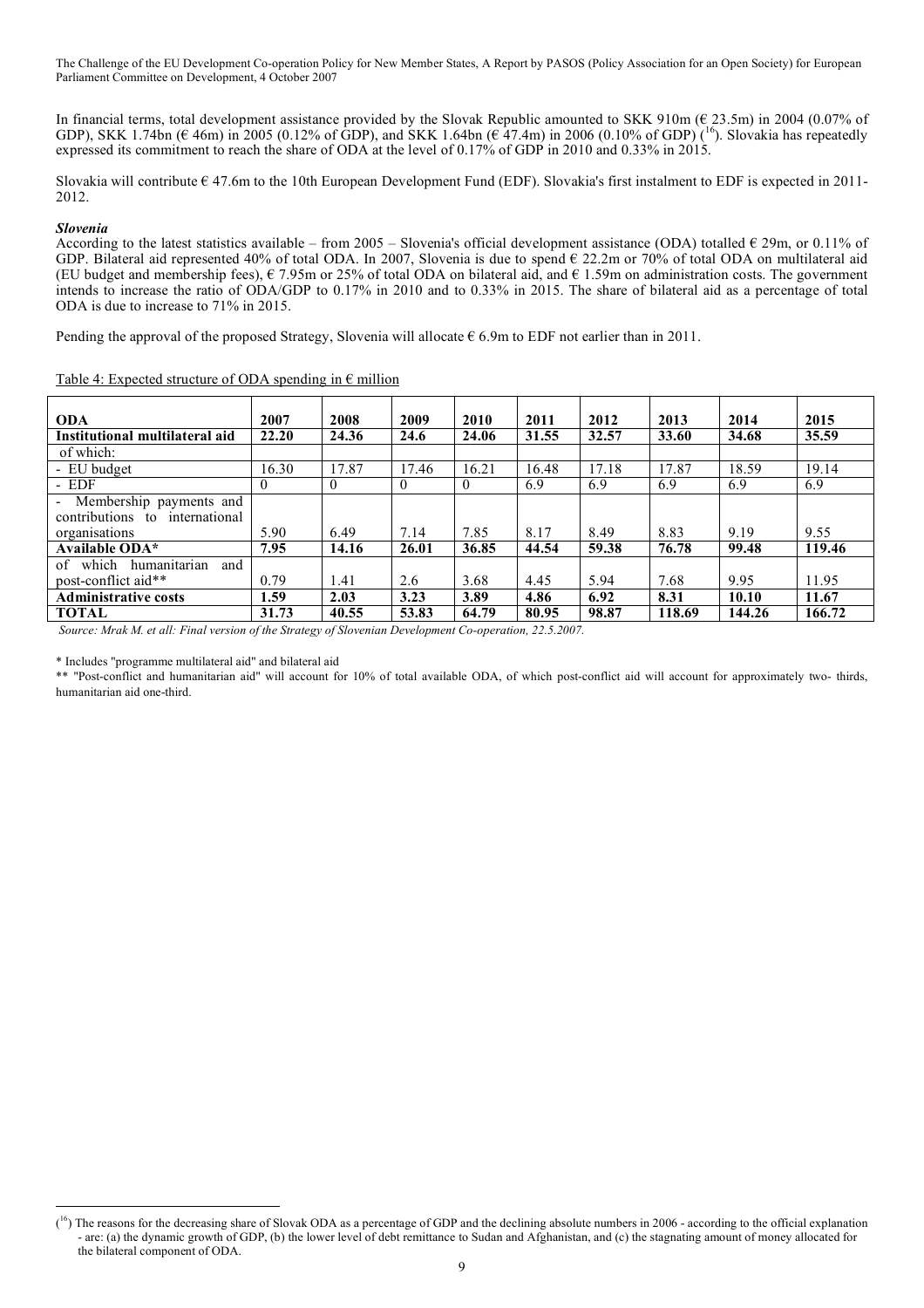# **Awareness-raising of Development Co-operation Policy in NMS**

#### *Bulgaria*

Scheduled public relations activities include conferences and initiatives supporting development such as "European Development Days", and parliamentary debates  $(^{17})$ .

Two sociological surveys carried out at the end of 2006 and the beginning of 2007 indicate emphatically that Bulgarians are not familiar with development co-operation policy (<sup>18</sup>). Survey data outlines the classic picture of what public opinion surveyors define as "support in principle". Slightly more than 50% of Bulgarians consider developing countries as undoubtedly deserving of help, but 45% either disregard aid-to-development as an insubstantial matter, or have deeply ingrained doubts about it. In the Eurobarometer survey about Europeans' motivation to support the development aid, conducted in February-March 2007, Bulgarians cited as the second main reason for aiding poor countries the following: "to prevent citizens of these countries emigrating to rich countries". Over two-thirds (70%) subscribe to the opinion that the EU and USA must maintain policies in support of the poor and undeveloped countries, mainly in Asia and Africa. However, this share dips to 47% when Bulgaria is placed in the picture as a donor - based on the view that Bulgaria is among the countries in need of such aid and support.

#### *Czech Republic*

The Czech Ministry of Foreign Affairs has supported several awareness-raising activities in recent years, for example a project by the People in Need Foundation, aimed at informing Czech society through publishing special sections in the main daily newspapers, creating a website (ww.rozvojovka.cz), and organising seminars for journalists and journalists' trips to the priority countries for development aid. The result of the awareness-raising campaigns is a better acquaintance of the public with development policy  $(^{19})$ .

#### *Estonia*

The first public opinion poll on development aid policy was commissioned by the Ministry of Foreign Affairs in 2005: 81% of respondents having heard about development co-operation and 65% supporting assistance to poorer countries of the world. Higher public awareness and development education programmes in schools are important domestic objectives of Estonia's development co-operation strategy. In 2006, such activities received 4% of ODA implemented by civil society organisations.

#### *Hungary*

DIDCESR supports NGOs active in the field of awareness-raising via public tenders: in 2004, 4% of grants were tendered out to civil society and private sector organisations, while in 2005 28% of grants offered to the civil sector were allocated to the communication of Hungarian IDC. Planned programmes include: a new UN Academy series and an information session for MPs together with UNDP. There is an accredited stream on international development offered at the Corvinus University's International Relations Department, and DIDCESR is co-operating in offering internships and thesis supervisors. The launch of another stream is under preparation at ELTE University.

#### *Latvia*

The general understanding of, and local involvement in, DCP is low. According to opinion poll results from 2005  $(^{20}$ , 43% of Latvians agreed that Latvia should help less developed countries. This showed a slight increase in public support for DCP in comparison with 2004 data. The lack of public support is seen as one reason why the government needs to stress Latvia's interests in DCP, instead of focusing on the benefits for the receiving countries. Through MFA grants, awareness-raising activities have started in 2007.

#### *Lithuania*

A significant amount of publicity was received on the subject of Lithuania's leading role in the reconstruction of the Ghor province of Afghanistan. A separate information campaign, "Time to help others", was organised by the MFA and UNDP in 2006. It was designed to explain to the general public the status of the country as a new donor and to mobilise support for development co-operation policy. This campaign involved several components: public activities and social advertising of national advocates/good-will ambassadors, communications campaign, a public walk "Walk the World", outdoor concerts, debates in schools and youth organisations, a launch of the Regional Millennium Development Goals' Report, advertisements, and a film.

#### *Poland*

A public campaign, launched in October 2004 by the Warsaw UNDP office, *Poland Is A Paradise! Time to Help Others*, featured outdoor advertising, interviews and shows on the radio and TV, and a series of panel discussions and multimedia exhibitions. The activities aimed at the general public and illustrated the MDG agenda through the use of statistics and real-life examples. As a result of the campaign, lasting for 15 months, over 150 media references were recorded, the first survey on the public support for development assistance was undertaken, and in 2005 the global MDG summit in New York was covered by the Polish media. The campaign continued in Krakow in November 2006 at the time of the European Development Days. A series of four exhibitions was held in major Polish

 $\overline{a}$  $(17)$  On 16 October 2007, in Sofia, as part of the UNDP initiative related to the organization and carrying out parliamentary debates on MDG in the New member states, the first national public debate with related print and multimedia promotion materials will be held. The event will be organised by the Atlantic club in co-operation with the European institute, Sofia.

<sup>(</sup> 18 ) *Bulgaria: Beyond the Facts* (UNDP-supported monthly risk analysis and forecast publication): conducted nationwide representative sociological survey, "Attitudes towards development aid: Bulgaria's emerging donor status of official development aid for developing countries and countries in transition". Special *Eurobarometer* edition: Europe-wide survey, "Europeans and Development Aid", conducted in February-March 2007, published June 2007.

 $(19)$  According to an opinion poll from November 2006, 59% of Czech people had heard about the existence of Czech development policy and an absolute majority of the population supported providing development aid. Around 50% of people would even agree with a raise in taxes by 1% if this was used for the development aid. SC&C Opinion Poll commissioned by the Czech Ministry of Foreign Affairs, data gathered in November 2006

 $(2^0)$  SKDS opinion poll results, December 2005, http://www.mfa.gov.lv/data/file/l/p/atskaite\_am\_sadarbiba122005.pdf)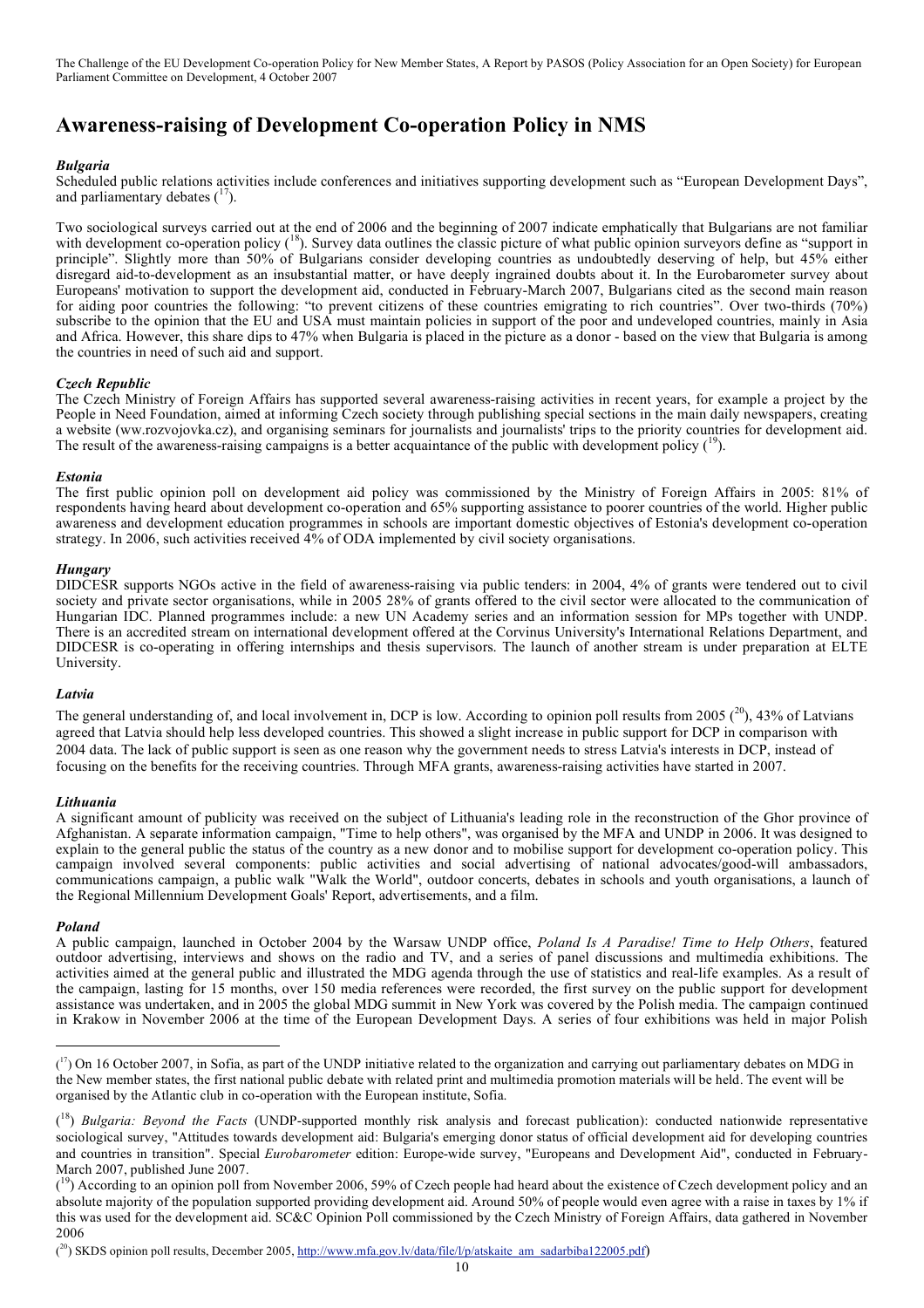cities, giving impetus for holding student debates on the challenges of combating poverty, providing access to drinking water, sanitation, health care and education.

In October 2007, MDG debates were scheduled to be launched by NGOs to mark international day to combat poverty after a UNDP tender. The work of Polish NGOs in development assistance abroad was presented to the public at a day-long event at the National Library in Warsaw, the Polish Foreign Assistance Forum, held on 22 September 2007. Best-practice cases were presented, panel debates on forms and objectives of assistance were held, and concerts and slide-shows took place. Global Education Week was launched first in November 2006, and again in July 2007. Four one-day trainings were offered free of charge to interested NGOs in different locations throughout the country, covering the methodology of education for development, including the MDG agenda and concepts of sustainable development. A more extensive presentation of the issues in the African context was given by the Salesian missionaries at a two-day study visit to Krakow.

The MFA offers a series of thematic workshops as a public service to interested NGOs as part of the so-called Academy of International Co-operation for Development and Democracy. Six workshops were held on 17-20 September 2007.

#### *Romania*

The government has set out to develop a partnership with civil society in the field of development co-operation  $\binom{21}{1}$ , and plans to support the organisation of roundtable discussions on development co-operation to facilitate a framework for consultations on national priorities for development co-operation. An information strategy will be pursued in order to raise awareness among citizens concerning the concept of development co-operation, as well as on the need for support to, and solidarity with, developing countries. Public-awareness campaigns will include information campaigns (seminars, conferences, "open-doors" days), promoting equitable commerce with developing countries. Media will be approached as an important partner for disseminating information related to development cooperation policy, while an Annual Report of development co-operation will be issued by the managing authority (the Ministry for Foreign Affairs). Romanian Universities will include special development co-operation studies in their curricula, in line with the EU recommendations.

#### *Slovakia*

To increase the awareness of the Slovak public about ODA and to boost support for the main goals of ODA, in 2006 the Ministry of Foreign Affairs launched, in co-operation with Ministry of Education and the Platform of non-governmental development organisations, a long-term project of development education. One of its purposes is to generate human resources for development co-operation. Representative opinion polls, conducted in Slovakia, revealed the prevailingly positive attitude of Slovak citizens to the main goals of Slovakia's ODA.

#### *Slovenia*

A survey entitled "Support for Development Co-operation" from July 2005 showed that only 50 % of the Slovenian population consider it "very important" to help people in poor countries to develop <sup>(22)</sup>.

The final version of the Strategy of Slovenian Development Co-operation approves the role of NGDOs, especially in awareness-raising. However, there are no calls for proposals for such projects at the national level yet. The Regional Partnership Programme (RPP) has therefore played a crucial role by funding awareness-raising activities of Slovenian NGOs in Slovenia and "developing countries" since 2005. In 2005-2006, the RPP funded five projects.

 <sup>21</sup> On <sup>16</sup> October 2006, <sup>35</sup> Romanian non-governmental organisations joined in <sup>a</sup> national platform named *Romanian NGO Federation for Development (FOND)*, which is currently applying for legal registration.

<sup>22</sup> MFA of the Republic of Slovenia, International Development Co-operation of the Republic of Slovenia 2002–2004, 2005. Available at: http://www.mzz.gov.si/fileadmin/pageuploads/dokumenti/eng\_mednarodno\_ humanitarno\_sodelovanje.pdf (30.8.2007).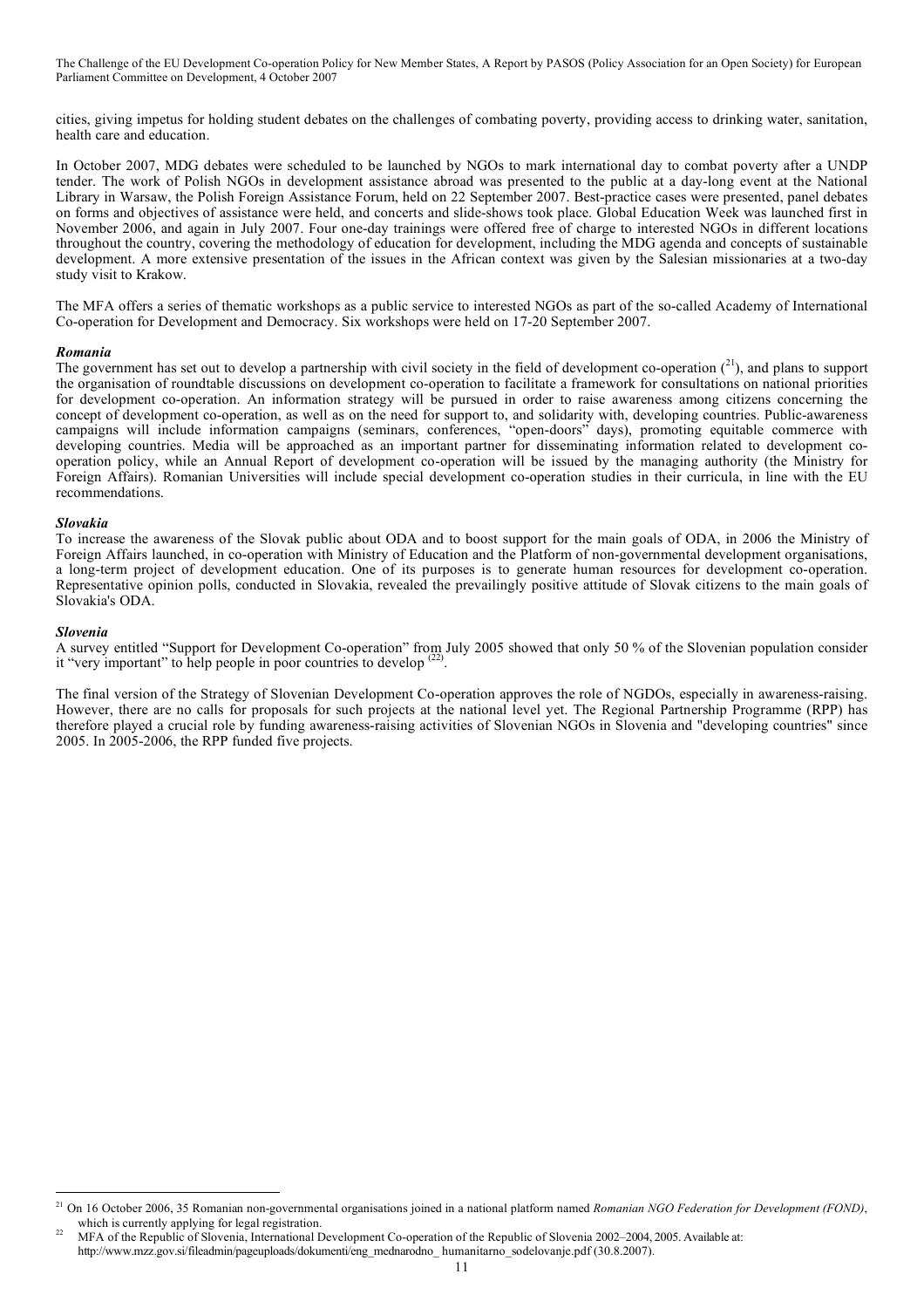# **Priority Countries concerning European Development Policy, and Co-operation of NMS with Neighbours**

### *Bulgaria*

The countries with which Bulgaria will build up development partnerships should meet the following criteria:

- existence of a certain level of political, diplomatic, commercial, and economic and cultural contacts with Bulgaria;
- comparative advantage of Bulgaria: greater experience in certain areas in comparison with other donors and/or better awareness of the local needs and characteristics, which will be conducive to making the assistance more effective;
- fulfilment of the general conditions for co-operation with the donor community: the recipient country is to take real steps addressing the problems of its own development; relevant infrastructure needed for co-operation implementation, etc.

On the basis of the above criteria and in line with the principle of concentration, two groups of countries will be identified:

*1) Priority countries* The group will include countries from south-east Europe and the Black Sea region. In the future, on the basis of experience gained and financial possibilities, the circle of priority partners may be extended to include least-developed countries, particularly in Africa, in the context of the Ministry of Foreign Affairs paper, *Concept and specific measures for reinforcing the relations between the Republic of Bulgaria and the Sub-Saharan African states*, and in view of the EU commitment to orientate 50% of increased development aid to that continent.

2) Countries to which Bulgaria has undertaken international commitments within the framework of international organisations or coalitions (such as Iraq and Afghanistan).

Bulgaria is engaged in the *Transnational Co-operation Programme for South East Europe*, part of Objective 3 of European territorial cooperation for the programming period 2007-2013 in the framework of EU Cohesion policy. It includes EU and non-EU members including neighbours of Bulgaria (Albania, Bosnia-and-Herzegovina, Greece, Serbia, Montenegro, and Croatia).

With the accession of Bulgaria and Romania, *Black Sea Synergy* will build upon ongoing EU sectoral programmes and initiatives on good governance, movement of persons and security, energy, transport, environment, maritime policy, fisheries, trade, research, education, employment, social affairs, science and technology. A Black Sea cross-border co-operation programme is in place to stimulate civil society activities in coastal regions. Currently Bulgaria, under the 2005 PHARE Financial Memoranda, operational until 30 November 2007, is engaged in *cross-border co-operation programmes* with Turkey**,** Greece**,** Serbia (& Montenegro), and the Former Yugoslav Republic of Macedonia*.*

On 14 September 2007, the Ministers of Foreign Affairs of Bosnia-and-Herzegovina and the other participating States in the South-East European Co-operation Process, as well as UNMIK on behalf of Kosovo, signed in Plovdiv the agreement establishing in Sarajevo the Secretariat of the Regional Co-operation Council. The formal start of the Secretariat's work is planned for February 2008. The *Regional Co-operation Council (RCC)* will take over the activities of the Stability Pact for South Eastern Europe.

#### *Czech Republic*

The Czech Republic dedicates 75% of its budget for bilateral development aid to the following priority countries, with an increasing focus on long-term projects.

| Country                |                                                                                                               | 2006  | 2007  | 2008  |
|------------------------|---------------------------------------------------------------------------------------------------------------|-------|-------|-------|
| Angola                 | agriculture, education                                                                                        | 539   | 956   | 1,182 |
| Bosnia-and-Herzegovina | industrial development, transport, agriculture, migration, good governance                                    | 1,111 | 2,476 | 3,027 |
| Moldova                | education, social development, environment, migration, good governance,<br>agriculture                        | 771   | 1,160 | 1,286 |
| Mongolia               | industrial development, environment, agriculture, social development                                          | 1,046 | 1,878 | 2,329 |
| Serbia (& Montenegro)  | industrial development, transport, healthcare, social development,<br>environment, migration, good governance | 1,567 | 3,492 | 3,555 |
| Vietnam                | environment, social development, agriculture, industry and trade                                              | 790   | 1,573 | 2,202 |
| Yemen                  | water management, energy, education                                                                           | 531   | 1,096 | 1,170 |
| Zambia                 | healthcare                                                                                                    | 280   | 775   | 775   |

Table 5: Funding allocated to development co-operation with priority countries for the period 2006-2008 (thousands  $\epsilon$ ) (<sup>23</sup>)

Based on January—September 2006 CZK/US\$ rate and January-September 2006 US\$/€ rate

In **Afghanistan**, the sectoral priorities are educational development, transport infrastructure development, potable water supplies, agriculture, cultural heritage protection, and in **Iraq** they are education, healthcare, policy, judiciary system, cultural heritage reconstruction, support for NGOs.

Czech transformation aid aims at both the democratisation and protection of human rights in non-democratic regimes and social transformation in countries in transition. The priority countries of the transformation aid are therefore: Cuba, Belarus, Burma, Ukraine, Serbia, Bosnia-and-Herzegovina, Moldova, and Georgia. The general orientation of the Czech foreign policy around values such as democracy, rule of law, and human rights has taken precedence in its Eastern dimension. At the same time, the Czech Republic does not have common borders with ENP countries (thus not needing to engage in issues around cross-border co-operation, and protection of state borders), and came quite late to its involvement in the European Neighbourhood Policy (ENP) in comparison with the other NMS, and

 <sup>(</sup>  $^{(23)}$  Source: Resolution of the Czech Republic Government no. 686, dated 7 June 2006: "The Medium-term Outline of Funding of International Development Cooperation of the Czech Republic Until the Year 2009" Taken from the publication *International Development Co-operation of the Czech Republic*, Institute for International Relations, 2006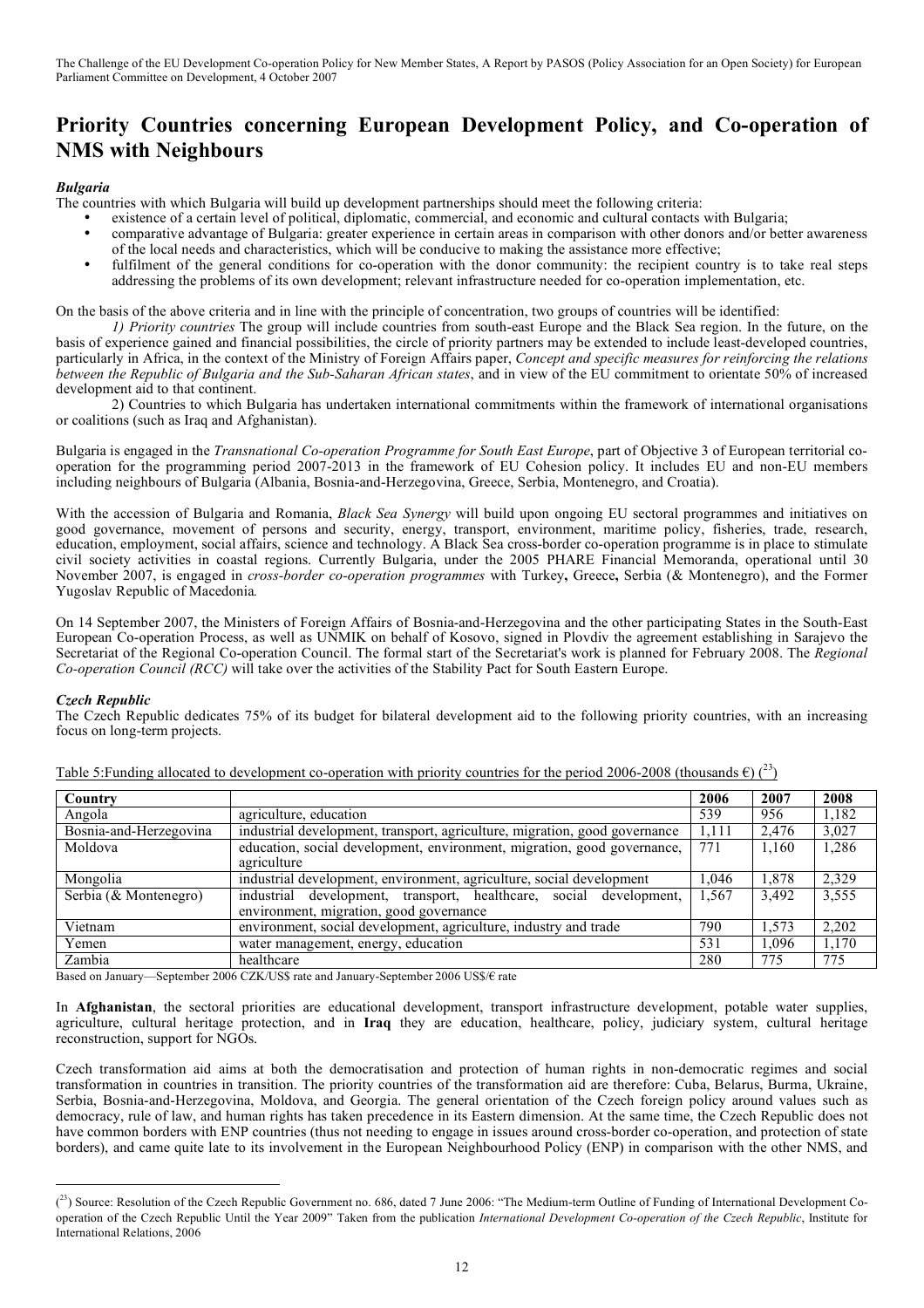concentrated its efforts towards the Western Balkans. This situation is gradually changing, as greater focus on the ENP Eastern dimension is complemented by the fast growth of trade with these countries.

#### *Estonia*

Good governance, human rights, democracy and the rule of law have become important sectors for Estonia's development co-operation, and information and communications technology (ICT) is regarded as an important cross-cutting sector. Bilateral development cooperation focuses on four priority countries: Georgia, Moldova, Ukraine, and Afghanistan.

Georgia has explicitly expressed interest in Estonia's experience in ICT and policy planning for institutional and administrative reforms. Until recently, Estonia worked with Moldova via multilateral institutions. However, inter-governmental political consultations have taken place since 2006. Similar consultations are planned with other priority countries. In 2006, 6% of ODA was spent in Afghanistan. Estonian forces continue to participate in the Provincial Reconstruction Teams (PRT) in South Afghanistan, and a civilian representation in Helmand province is exploring the potential for bilateral development projects.

Estonia currently has no bilateral policies towards the least developed countries in the world, nor has it taken any official position in supporting EU initiatives towards the least developed countries. However, Estonia pledges to establish bilateral co-operation with one least developed sub-Saharan African state and to support development projects in other developing regions such as the South Caucasus, Western Balkans and the Middle East.

Estonia's development co-operation is characterised by its strong focus on the neighbouring countries of the EU eastern border, and thus it largely coincides with the objectives of the ENP. Estonia lacks a framework document on the ENP, but political rhetoric and practical support schemes clearly identify the Eastern ENP countries as its high foreign policy priority. Over half of ODA in 2006 was spent in four Eastern ENP countries – Ukraine (9%), Georgia (25%), Moldova (9%), Armenia (9%).

Estonia's Foreign Minister regularly underlines the importance of the ENP as the most powerful external instrument at the EU's disposal for the promotion of economic development and good governance  $(24)$ . Estonia favours an individual approach and differentiation based on the reform progress of partners as an incentive for an advanced level of co-operation and increased financing. It prioritises the access of ENP countries to EU markets by free trade agreements, people-to-people contacts by visa facilitation, conflict resolution by constructive engagement, and a multilateral dialogue on transport, environmental protection and the security and diversification of energy supply.

Belarusian democratic forces have attracted special attention from Estonian NGOs that have taken a long-term initiative in support for civil society capacity-building and free media. Estonia intends to expand its ties to the South Mediterranean by appointing diplomatic representatives to Egypt and Israel in autumn 2007.

# *Hungary*

Hungary concentrates its aid activities on countries and regions where its comparative advantages can be leveraged. Therefore, Hungary has to have previous co-operative experience with the different partner countries in order to embark on IDC activity.

The priorities are: the stabilisation process of the Balkans; the ENP; the transfer of experience gathered during the political and economic transition to democracy, in order to promote good governance in partner countries; Iraqi reconstruction; the stabilisation of Afghanistan deriving from Hungary's NATO commitments; and the provision of clean drinking water.

Besides these objectives, Africa's development will receive more emphasis in IDC policy, reflected in the elaboration of a working paper on Hungary's African development strategy at the end of 2006; and the potential adherence to the EU-African Infrastructural Trust Fund is also being addressed (IDC report 2006). Indonesia, Thailand and Sri Lanka were added to the partner countries for the years 2005 and 2006 after the humanitarian catastrophe in 2004.

The 2003 Strategy of IDC put forward the following areas of action, and reflects Hungary's comparative advantages in IDC: transfer of Hungarian experience pertaining to democratic transition; intellectual capital, knowledge-based assistance; education (graduate and postgraduate), expert and technical expert education, curriculum development, distance learning; healthcare and the production of drugs; agriculture, foodstuffs; water management; infrastructure planning; environmental protection; protection of cultural heritage; general and transport engineering, cartography.

Hungarian IDC in 2007 has 16 target countries with different levels of prioritisation  $(^{25})$ :

**Strategic partners:** Serbia and Montenegro, Bosnia-and-Herzegovina, Vietnam

**Other partner countries:** Macedonia, Moldova, Mongolia, Kyrgyzstan, Ukraine, Palestinian Authority, and the least developed countries (LDCs) Ethiopia, Yemen, Cambodia, and Laos.

**International commitments:** Afghanistan, Iraq.

Further concentration of target countries and areas of action is expected after the 2008 review of IDC policy and activities.

As well as sharing the ENP's functional goal - decreasing political, economic and social differences between the EU 27 and their neighbours - Hungary has a strong focus on minority rights in the EU and the neighbouring countries, due to the Hungarian minorities scattered around the border areas. This focus drives Hungarian foreign affairs to being supportive to a prospective accession to the EU for Ukraine and Serbia in the long run. A key Hungarian interest is its active participation in the ENP within the limits of its political and economic potential, both of which are rather low compared with other countries in the region, *inter alia* because of the country's weak economic performance in recent years.

 <sup>(</sup>  $\binom{24}{1}$  The most recent statement was the Address by the Minister of Foreign Affairs of Estonia at the European Neighbourhood Policy Conference in 3 September 2007 in Brussels. Available at http://www.vm.ee/eng/kat\_140/8697.html

 $(25)$  IDC report 2006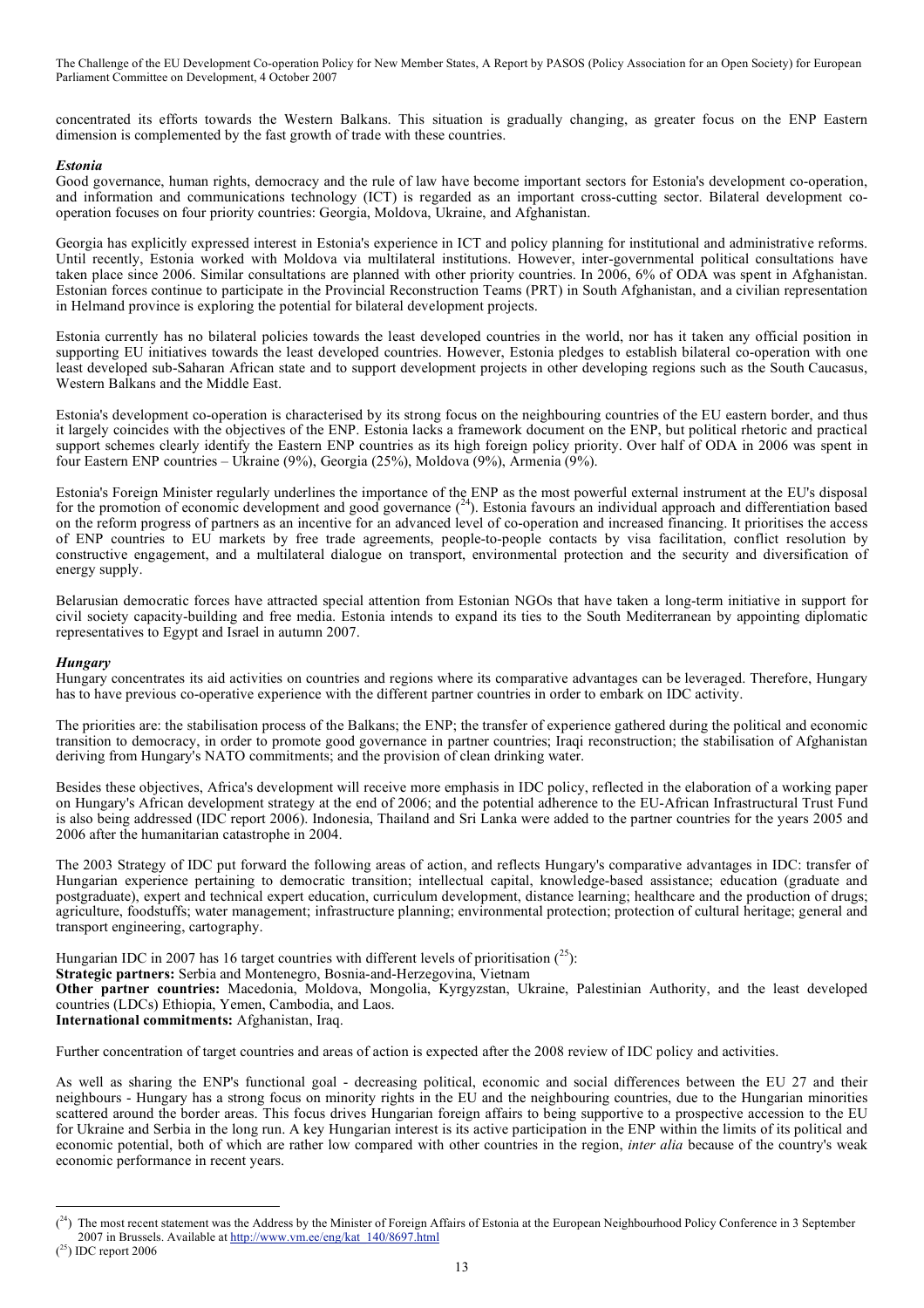According to the DIDCESR, the neighbouring countries in order of importance from the point of view of IDC policy are: 1. Serbia, 2. Moldova, 3. Ukraine, 4. Bosnia-and-Herzegovina, 5. Montenegro.

The Szeged Process (from 1999) targets the Western-Balkans (mostly Serbia and Montenegro), and the Nyíregyháza Initiative (from 2003) targets the Ukraine. The MFA finances these programmes from the East and South-East Europe Governmental Strategy appropriation. Moldovan projects are financed from the IDC appropriation and the Hungarian contribution in accomplishing the EU-Moldova ENP Action Plan. Between 2003-2006, the MFA spent HUF 178.5m ( $\epsilon$  0.7m) on the Nyíregyháza Initiative, which realised more than 300 projects. Its objective is to advance Ukraine's regional and EU integration by strengthening local civil society, human resources, public administration effectiveness and local expertise through education and informational projects. In the first half of 2007, HUF 65m were tendered out to fund 37 projects in line with the objectives.

The Szeged Process consists of three pillars: the project execution and grant allocation work of the Esély a Stabilitásra Közalapítvány (Opportunity for Stability Public Foundation), IDC projects of DIDCESR, and multilateral activities within the Budapest Forum established in 2005. The public foundation started operating in 2000 and has since granted out HUF 1.16bn to fund approximately 400 projects, the majority of which had a value between HUF 1-5 million. Thematic priorities of the Szeged Process are Euro-Atlantic integration and the democratic transition of the supported countries. The public foundation funds projects in the field of: transfer of EU integration experience through education and training; development of civil society for participation in public life; Euro-Atlantic and EU security co-operation; regional stability, local and regional crisis management, tolerance programme; decentralisation management, interregional communication.

#### *Latvia*

The list of priority countries for Latvia's DCP has been narrowed since 2003 when Latvia was interested in CIS and Balkan countries. In 2005 Georgia, Moldova, Ukraine, Uzbekistan and Belarus (in limited sectors) were the priority countries. In 2006, development cooperation activities were implemented only in Georgia and Moldova. In 2007, Ukraine was added, and Latvia planned to support projects in other CIS countries as well as Belarus where co-operation is possible in specific areas, such as civil society development. In addition, Afghanistan and Kosovo were nominated for the implementation of development assistance projects in post-crisis situations in 2007.

Latvia's priority countries for DCP are based on Latvia's interest in the economic growth, stability and the strengthening of democracy in the neighbouring regions. Therefore, Latvia set the former Soviet republics on the EU's eastern border – Georgia, Moldova, Ukraine - as its development assistance priority regions for 2007.

In 2005, several technical assistance projects in Moldova and Georgia were implemented in sectors such as border guards, customs, administration of penitentiary institutions, co-ordination of EU issues, and establishment of local government systems. In 2006 (via grants), projects in areas such as development of civil society, municipality co-operation, development of audiovisual sector and sustainable economic growth were implemented. Technical assistance in 2004 and 2005 as a form of OA and ODA went to Ukraine, Moldova, Russia, Belarus, Uzbekistan, Kazakhstan, Kyrgyzstan, Turkmenistan, Tajikistan, Azerbaijan, Armenia, Georgia, Albania, Bosnia-and-Herzegovina, Macedonia, Serbia-Montenegro, Croatia, Bulgaria, Romania, Turkey, Iran, Iraq, Lebanon, Beirut, Egypt, Tanzania, Venezuela, Costa Rica, Sri Lanka, and China.

For 2007, the following priority areas were identified for DCP projects of bilateral and trilateral co-operation: support for state administration, local government and economic reform process; support for the Euro-Atlantic integration process; promotion of the development of democratic and civil society; implementation of development assistance projects in countries where Latvia is participating in peacekeeping missions; education, culture, social development, health, environmental protection.

According to Latvia's basic principles, goals, priorities and actions for Latvia's EU membership for 2007-2013, Latvia's specific objective for participation in the ENP is to export Latvia's transition experience to the new democracies in the CIS region and EU neighbouring countries. Co-operation between Latvia and Russia should improve and expand in other fields in the near future after the signing of the border treaty and agreements on economic, cultural and scientific co-operation (working groups for these fields have been established), and Russia ranks third and fourth place in import and export volumes respectively. Latvia is interested in co-operation also with Belarus, but to date such co-operation is limited to support for civil society.

In the case of Moldova, Georgia and Ukraine, Latvia takes part in regular political dialogue, ministerial co-operation and co-operation of other state institutions, for example, in increasing the capacity of border guards, food and veterinary services, and improving environmental protection. Development co-operation is seen as one instrument to implement the ENP.

#### *Lithuania*

According to the Government Resolution of 2006, there are four priority areas, where Lithuania grants its assistance: (a) democracy promotion, human rights, good governance, and the rule of law; (b) economic development; (c) European integration; (d) strengthening administrative capacities.

In the period of 2004-2006, most projects were financed in the sectors of public administration (nine), democracy, education and health (six in each sector), justice and home affairs, and European integration (five in each sector). No projects have been implemented in the areas of economic development and trade, despite their thematic priority. Moreover, Lithuania has more specific thematic priorities in certain partner countries. One of the main priorities of assistance in the Ghor province of Afghanistan, where Lithuania is leading the reconstruction mission, is education. In 2007, a large contract was prepared for the construction of 14 schools in five regions of the Ghor province.

In implementing the development co-operation policy, most attention has been paid to the countries of Eastern Europe (Belarus, Ukraine, Moldova) and the South Caucasus (Armenia, Azerbaijan, Georgia). These countries are not the African, Caribbean and Pacific (ACP) countries covered by the EDF; the selection of countries for development co-operation instead reflects various interests of Lithuania.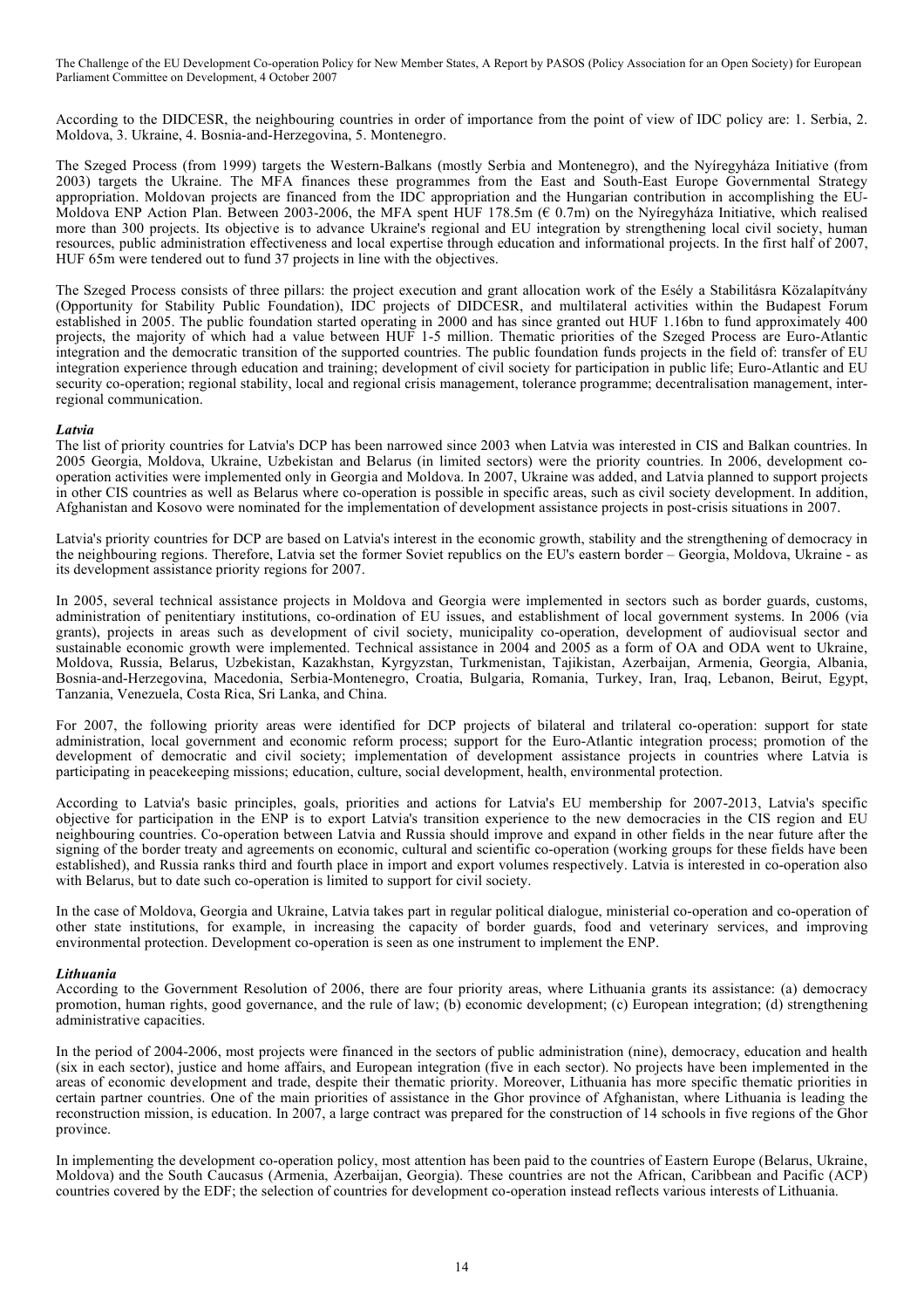Lithuania grants assistance to countries recovering from conflicts (Afghanistan and Iraq) and natural disasters as well as other less developed countries. Since 2006, most resources of development co-operation are allocated to Afghanistan (about  $\epsilon$  0.33m or 60% of all bilateral assistance in 2006). In 2006, Lithuania funded its first bilateral project in Mauritania (assistance to oceanologists).

The following feature among the principal goals of Lithuanian foreign policy strategy: (a) to actively support Belarus in its attempts to become a predictable democratic and independent European country; (b) to support Moldova's territorial integrity, its efforts in finding a peaceful solution of the conflicts in its territory as well as strategic choice of integration into the European Union; (c) to unconditionally support democratic reforms in Ukraine and its aspirations to accession to the EU and NATO.

The principal fields of political co-operation between Lithuania and Belarus are state border control, transport, environmental safety, development of cross-border contacts, cultural co-operation, and preservation of common historical heritage. The European Humanitarian University, which had been considered the only non-governmental and non-ideological institution of higher education in Belarus, moved to Vilnius in 2004 after its closure in Minsk by the Government of Belarus. Almost 1,000 students enrol in its university each year in Vilnius. They are educated to become future leaders of a democratic Belarus.

Lithuania's relations with Moldova focus mainly on the exchange of Lithuanian European integration experience. Projects are also being initiated on assisting implementation of the EU-Moldova ENP Action Plan as well as on strengthening the administrative capacities of Moldova's civil servants. Recently, two bilateral agreements were signed with Moldova: on Co-operation and Mutual Assistance in Customs Matters and on the Travel of Citizens.

On 23 December 2005, the foreign ministers of Lithuania and Ukraine signed a joint statement on regional co-operation and co-operation in the field of European and Euro-Atlantic integration. This statement stipulates plans and actions aimed at promoting co-operation, sharing experience, and facilitating the gradual integration of Ukraine into EU political, economic and humanitarian areas. On 11 October 2006, foreign ministers signed a joint statement on co-operation between Lithuania and Ukraine in implementing the EU-Ukraine ENP Action Plan with several projects (in the fields of social development, public procurement, insurance, agriculture and justice). Trilateral Lithuanian-Ukrainian-Polish co-operation is also initiated.

In the programming period of 2004-2006, Lithuania participated in the joint "Neighbourhood" programme of Lithuania, Poland and the Russian Federation (managed by a secretariat located in Vilnius) under the INTERREG III A initiative. In the programming period of 2007-2013, new operational programmes will be funded from the European Regional Development Fund under the new objective of European territorial co-operation. Two Euroregions are operating between Lithuania and Belarus.

#### *Poland*

Polish development assistance in 2004-2006 covered three groups of countries: (a) developing countries with which Poland has strong political, economic and cultural relations; (b) countries undergoing political transformation, in particular Eastern and South-Eastern European countries; and (c) developing countries in transition and countries where groups of people of Polish origin live.

The share of funds between countries is roughly similar from year to year. More than half of the aid goes to Belarus, Ukraine, Moldova and Georgia, which are covered by the ENP and are important especially in the area of democracy assistance. Another priority group (with around 10%) is allocated to the ODA priority countries, such as Afghanistan, Iraq, Vietnam, Angola, and the Palestinian Authority. Smaller amounts are given to other CIS states (around 5%) and selected Asian and African states (3%), where Polish embassies and charities are present. The rest covers multilateral, humanitarian and food assistance.

The thematic and geographical priorities are likely to be retained. Poland intends to continue to place emphasis on its immediate eastern neighbours (especially Belarus and Ukraine) as well as on Central Asia and the south Caucasus. In line with current trends, more funds will be allocated to south-eastern Europe, and selected countries will be targeted in Central America, the Middle East (especially Iraq and Afghanistan) and sub-Saharan Africa (mainly where the Polish Catholic missions are present).

Poland's development assistance focuses on the country's non-EU eastern neighbours (Belarus, Ukraine, Russia). This is evident in a number of aspects: (a) the development strategy envisions the transfer of Polish transition experience to other post-communist countries; (b) democratisation and institution-building are set to become even more prominent objectives of development assistance; (c) Polish NGOs commissioned to implement assistance are largely interested in working in Ukraine and other CIS states; (d) Poland disburses assistance in separate country or region-wide project lines, and projects carried out in Ukraine, Belarus and Russia receive the bulk of funding.

Apart from direct project funding, Poland's eastern neighbours have been the subject of several other Polish initiatives:

- the Polish government has consistently expressed its support for the EU membership of the CIS countries willing to integrate (Ukraine, Moldova, Georgia) or those states that could potentially choose this option (Belarus)
- Polish politicians have asserted vital interests of the countries of Eastern Europe at EU fora: initiating European Parliament resolutions condemning human rights violations in Belarus and calling for fair elections and eventually opening of an EU membership perspective in Ukraine, putting forward the proposals of European energy security co-operation in the light of the pressures exerted on Ukraine, Georgia or Belarus
- Polish visa policy has been among the most liberal towards the Eastern neighbours (especially Ukraine), and Poland is working towards the lowering of EU visa fees and facilitating the conditions for obtaining them
- As Poland is the only EU state bordering three CIS states (Russia, Belarus, Ukraine), four of its sixteen provinces are engaged in cross-border co-operation schemes
- Polish NGOs are not only engaged in direct partnerships with counterparts from the CIS states, but also serve as re-grantors for West European and US foundations for carrying out projects in the CIS.

Poland's foreign ministry circulated proposals for opening an 'eastern dimension' of EU policy, covering the states of Eastern Europe bordering on the enlarged EU, in a non-paper in 2003. Its objectives of presenting the EU neighbours with a comprehensive package and dedicated funding were realised in the European Neighbourhood Policy, announced soon afterwards.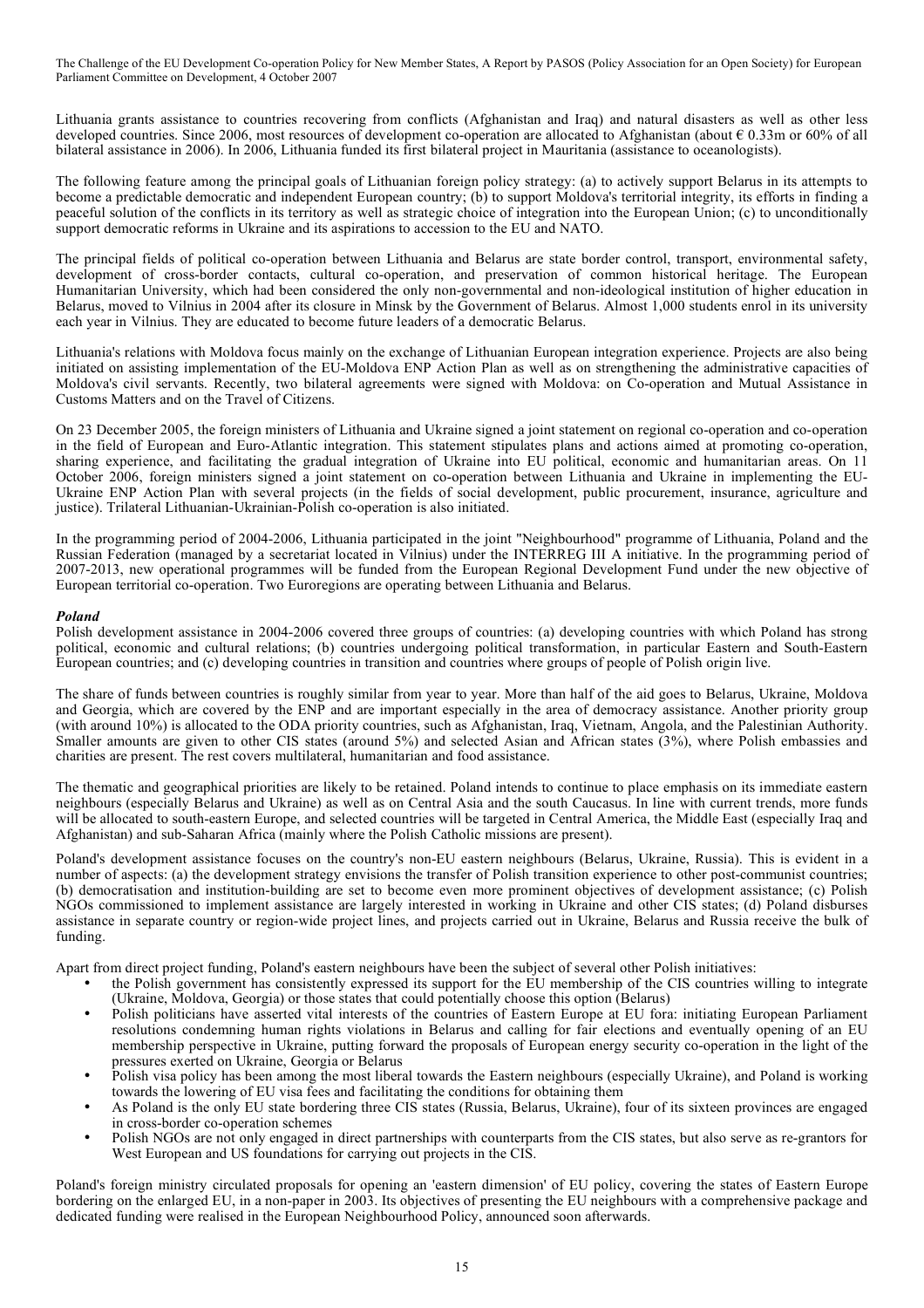The high point of co-operation was the response to the Orange Revolution in Ukraine. Polish and Lithuanian presidents, accompanied by EU High representative for Common Foreign and Security Policy Javier Solana, helped break the deadlock over the presidential elections, and the prime ministers of the Visegrad Four made a joint statement encouraging democratic reforms and calling on the EU to engage Ukraine. The International Visegrad Fund established a common granting programme targeting non-EU nationals from neighbouring countries. Lithuania, Poland and Hungary also adopted liberal visa regimes, aiming to stimulate people-to-people contacts across the EU border.

#### *Romania*

The main thematic priorities set up by the National Strategy for National Policy of International Development Co-operation are: economic development, consolidating democracy and the rule of law, good governance, education, public health, infrastructure development, and environmental protection.

Romania will support the development of states from geographic areas identified as a priority for Romania's foreign relations, namely eastern Europe, western Balkans and south Caucasus. In the first stage, Romania will operationally support three countries: Moldova, Serbia, and Georgia. Development co-operation projects will also be implemented in Iraq and Afghanistan.

Romania initiated, starting in 1997, a series of tri-lateral sub-regional co-operations:

- *1. Romania-Bulgaria-Turkey* (fields of co-operation: economy, politics, transportation and combating organised crime)
- *2. Romania-Ukraine-Moldova* (fields of co-operation: security, transfer of Romania's expertise in the field of democracy and rule of law, cultural and humanitarian aid for Romanian communities, fight against illegal migration, human trafficking, drugs, terrorism and organised crime, support for Moldova and Ukraine for connecting to different co-operation organisations, new and modern cross-border points)
- *3. Romania-Ukraine-Poland* (fields of co-operation: economy, politics, infrastructure, military co-operation, fight against organised crime, drugs and illegal migration)
- *4. Romania-Hungary-Serbia* (fields of co-operation: supporting Serbia's accession to EU and Euro-Atlantic structures)

Romania also supports, within the ENP, the aspirations of Eastern Europe members (Moldova, Ukraine, and states from south Caucasus) and expresses its engagement to support the EU-Moldova and EU-Ukraine ENP Action Plans, adopted in 2005. Romania made several recommendations to the European Commission's Paper regarding the strengthening of the ENP, especially for problems specific to the Black Sea Region.

#### *Slovakia*

The *Mid-Term Strategy of Official Development Assistance for 2003-2008* defined 13 countries that are the principal focus of Slovakia's development assistance: Afghanistan, Albania, Bosnia-and-Herzegovina, Kazakhstan, Kenya, Kyrgyzstan, Macedonia, Mongolia, Mozambique, Serbia (& Montenegro), Sudan, Tajikistan, and Uzbekistan. Since 2006, Ukraine and Belarus have also been included in the list of the recipient countries of ODA (in 2004–2005 Slovakia offered OA to both countries).

Slovakia is trying to co-shape the ENP, mainly through the idea of strengthening the so-called "Eastern dimension" of EU external relations. Slovakia constantly emphasizes that Ukraine, Slovakia's largest neighbour, is one of its foreign policy priorities and that Slovakia supports its pro-European aspirations. Slovakia adopted a government-level document as a complement to the EU-Ukraine Action Plan that set out concrete measures in the area of socio-economic reforms in Ukraine. Although Belarus is not included in the ENP, Slovakia supports the activities of pro-democratic forces and civil society actors in Belarus.

In 2003, the Slovak government set up two special implementation units entrusted with administering Slovakia's development assistance: the Bratislava-Belgrade Fund (BBF) for implementation of projects in Serbia (& Montenegro), and the Slovak-UNDP Trust Fund, established by a joint memorandum with the UNDP, for implementation of projects in all other countries. The Slovak-UNDP Trust Fund has administered ODA projects in 12 countries as well as OA (Official Assistance) projects in Ukraine and Belarus. Both funds administered all of Slovakia's ODA and OA projects between 2004 and 2006. Overall, Slovakia allocated SKK 481.1m ( $\epsilon$  13.9m) to ODA provided via the Ministry of Foreign Affairs in 2004-2006. BBF supported 65 projects in Serbia and Montenegro, and the Slovak– UNDP Trust Fund supported 94 projects in other recipient countries.

Economic co-operation (trade turnover) of Slovakia with countries included into ENP is growing, but rather insignificant (apart from Ukraine) in terms of its share of trade.

#### *Slovenia*

Slovenia has signed agreements on development co-operation with the following countries: Bosnia-and-Herzegovina, Serbia & Montenegro (after the separation of Montenegro, the agreement is formally valid with Serbia), Macedonia, Albania, and Moldova. An agreement on development co-operation with Ukraine is expected to be ratified in December 2007.

Slovenia gives priorities to key issues of mutual interest with countries taking part in the ENP. Emphasis is given to strengthening trade and investment possibilities, to facilitating direct contacts on the personal level and legal short-term travel, strengthened co-operation in the area of energy, migration and international disputes conciliation.

National ministries and governmental bodies are implementing the ENP through the expressed governmental priorities to be active in South-East Europe and in the Mediterranean. Among others, the following institutions have been established by the Government:

- The Ministry of Foreign Relations established the Centre for European Perspective (CEP), whose main role is promoting European and Euro-Atlantic integration processes by drawing on the expertise of the Slovenian public and private sector and by engaging experts from across the EU. The geographical scope of CEP encompasses south-east Europe, the Middle East and the Mediterranean. The first priority for 2006-2008 is the Balkans region.

**-** The Ministry of Finance established the Centre of Excellence in Finance, whose role is to provide focused training and advisory support to government officials of participating countries involved in public finance management reforms**.**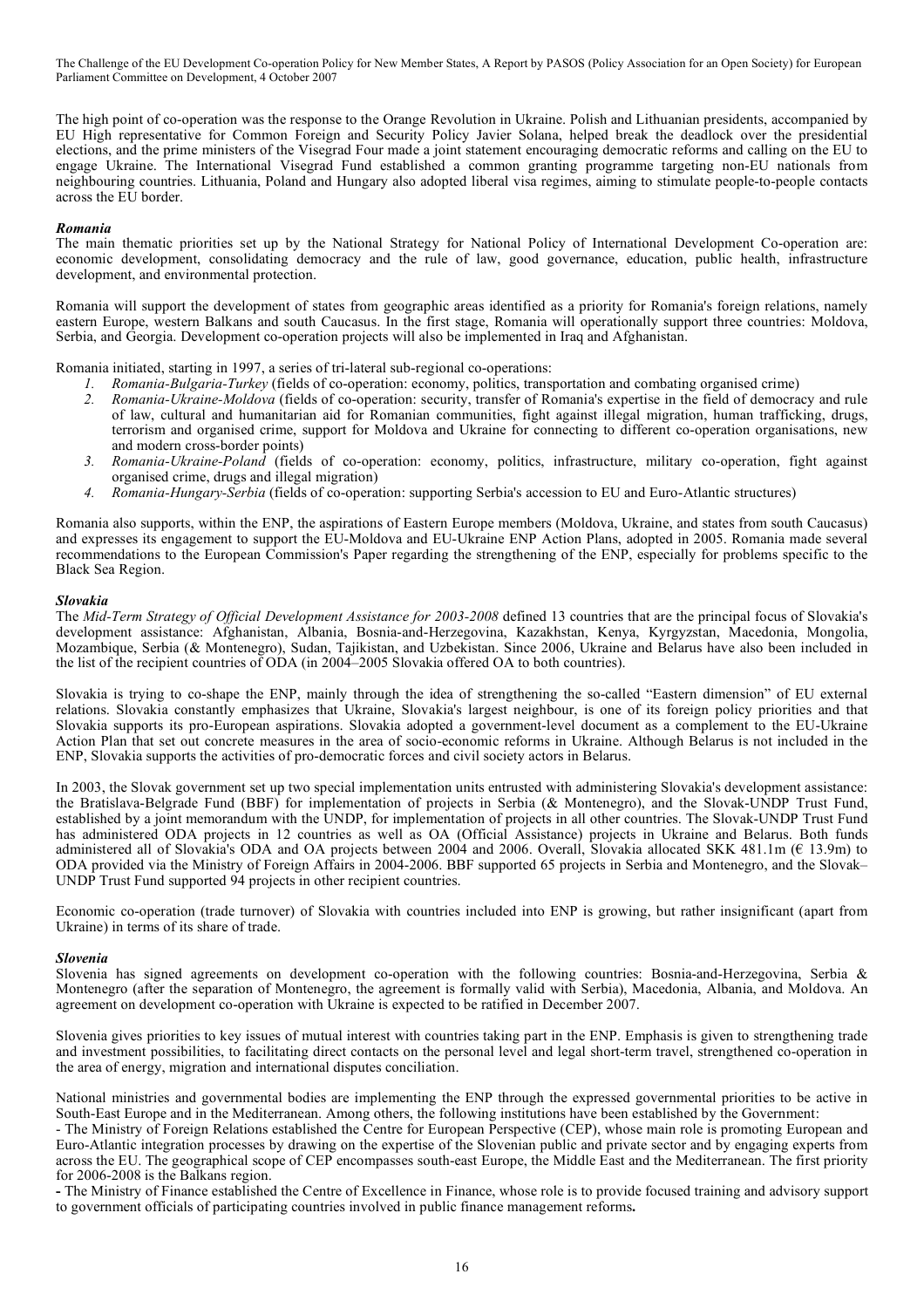# **Agreements on Development Co-operation**

### *Bulgaria*

Currently Bulgaria hasn't entered into any specifically targeted agreements on development co-operation, including agreements related to implementation of the New Member States' European Development Co-operation Policy.

#### *Czech Republic*

The MFA has created a programme of foreign development co-operation for the period 2006-2010 for each priority country. These programme documents characterise the country and its economic, social and political situation, its relations with the Czech Republic (including economic relations and mutual agreements), and offer an overview of the country's own development policies. They also specify the geographical and sectoral priorities of Czech development co-operation and determine the principles of the programme management and evaluation.

The MFA also tries to conclude agreements of understanding with its counterparts in the priority countries. These agreements usually contain the declaration of a mutual will to co-operate on the implementation of Czech development aid in the country and allows the Czech experts to monitor and evaluate the development projects.

The agreements also contain detailed specification of geographical and sectoral priorities and cross-cutting issues of the development cooperation with the country, and the type of projects or activities that can be supported from the Czech development aid. To date, agreements have been concluded with Angola, Bosnia-and-Herzegovina, Yemen, Moldova and Vietnam.

#### *Estonia*

Bilateral development co-operation focuses on four countries: Georgia, Moldova, Ukraine and Afghanistan.

#### *Hungary*

Among Hungary's 16 priority countries, the MFA has IDC contracts with four countries: the Palestinian Authority (2004), Mongolia (2005), Vietnam (2005), and Ethiopia (2005). The first country strategy elaborated was that with Serbia (& Montenegro) in 2006. Both a DIDCESR official who asked not to be disclosed admitted, and the NGO association HAND declared, that the country strategy was not well designed  $(26)$ . A second country strategy for Bosnia-and-Herzegovina is under preparation in 2007, with much more prominent NGO involvement, and Vietnam's country strategy is also in the pipeline.

While no formal IDC agreement has been negotiated with Ukraine, there is one on the Protection of the Carpathians and Sustainable Development (2003), and a Border Region Development Concept has been elaborated on county-level. In Moldova, Hungary is carrying out negotiations in the fields of justice, legislation, administration and education within the framework of the EU-Moldova ENP Action Plan, besides executing 8-15 IDC projects per year.

In general, it can be said that no financial commitments are taken as to what development aid Hungary can provide bilaterally, since it is running on annual budget planning, and the convergence programme in force to correct the economic recession is taking priority.

Hungary has concluded economic agreements with eight countries: Serbia (& Montenegro), Bosnia-and-Herzegovina, Macedonia, Mongolia, Kyrgyzstan, Ukraine and Vietnam. A contract is under negotiation with Moldova, and an Economic and Trade Development Committee was established in 2006. It is not clear, however, which contracts serve uniquely development purposes rather than aiming at expanding Hungarian exports at the same time. DIDCESR confirms that both are important objectives.

#### *Latvia*

Moldova is the only country that has signed a development co-operation agreement with Latvia (2006). There is also an agreement for assistance to border guards, as well as an agreement between Latvia, Sweden and Moldova for building the capacity of the Moldovan parliament in European integration and legislation harmonisation (2007). Economic relations between Latvia and Moldova are not significant. Only 0.18% of Latvia's exports went to Moldova and only 0.4% of all goods imported to Latvia were from Moldova in 2006. There are approximately 40 joint enterprises.

Latvia has an agreement with Georgia for assistance to border guards (signed in 2000), but no overall agreement for development cooperation has been signed. Economic relations are not significant (less than 0.1% of Latvia's exports went to Georgia, and only 0.03% of Latvia's imports came from Georgia in 2006).

Latvia also has an agreement with Ukraine for assistance to border guards (signed in 1995), and an agreement for co-operation in case of disasters (signed in 2006). Economic relations are more significant than in the case of Moldova and Georgia. Approximately 1.59% of Latvia's exports went to Ukraine, and approximately 1.11% of Latvia's imports came from Ukraine, in 2006. There are 335 joint enterprises.

#### *Lithuania*

The Lithuanian-Belarusian Economic Co-operation Commission, as well as the Lithuanian-Ukrainian Intergovernmental Commission on Trade and Economic, Scientific and Technical Co-operation, was established. The Lithuanian-Belarusian Business Association was established in November 2004 and Lithuanian-Belarusian business forums have taken place each year since 2005.

In 2006, Lithuanian exports to Belarus amounted to almost LTL 1.5bn ( $\epsilon$  0.4bn), and exports to Ukraine totalled LTL 1bn ( $\epsilon$  0.3bn), which are respectively 3.9% and 2.6% of total Lithuanian exports. The volume of Lithuanian imports from Belarus and Ukraine were approximately LTL 0.9bn (EUR 0.27bn) and LTL 0.7bn ( $\epsilon$  0.2bn) respectively in 2006. Lithuania's trade relations with Belarus and

 <sup>26</sup> Source: researcher interviews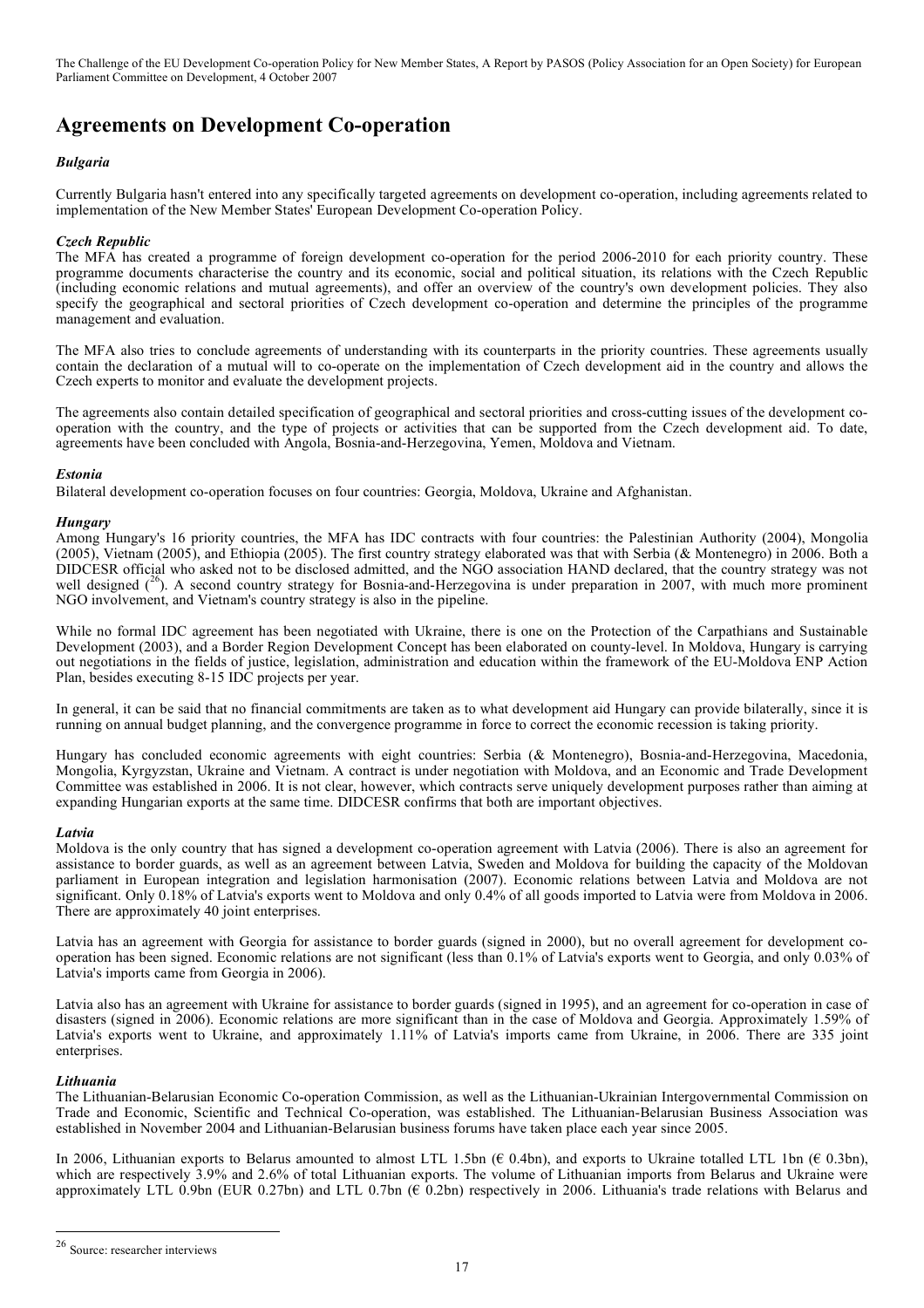Ukraine are becoming more significant. However, Lithuanian trade with Moldova is less significant. In 2006, exports to Moldova amounted to LTL 42.44m ( $\epsilon$  12.29m) and its imports from Moldova in 2006 were LTL 18.11m ( $\epsilon$  5.24m).

By January 2007, Lithuanian direct investments in Belarus were LTL 36.9m (€ 10.7m), only 1.2% of total Lithuanian foreign direct investments. By 1 July 2006, the value of Lithuanian direct investments to Ukraine was LTL 286.6m ( $\epsilon$  83m).

#### *Poland*

According to the Polish MFA, Poland incorporates the priorities of co-operation into a single strategy document with its respective partners instead of signing co-operation agreement.

#### *Romania*

So far, Romania has not formalised any bilateral or trilateral agreements on assistance for development, yet it intends to undertake agreements with Moldova and Serbia in the near future. In line with the practice of other EU member states, Romania will finance assistance operations from the national budget, through the budget of the MFA. An exception to that rule will be the scholarship fund for foreign students, which will be managed by the Ministry for Education and Research. It is also a priority for the managing authority to establish partnerships with the private sector for financing projects in the field of development co-operation.

#### *Slovakia*

Slovakia signed a *Memorandum on Understanding* with Serbia (& Montenegro) and, subsequently, the MFA elaborated the *Country* Strategy Paper on Slovak Official Development Assistance to the State Union of Serbia and Montenegro, in 2003. In 2007, Slovakia signed a separate agreement on ODA with Montenegro.

#### *Slovenia*

Bilateral agreements on economic co-operation  $(^{27})$ : Albania (memorandum), Algeria (memorandum), Azerbaijan (memorandum), Belarus, Bosnia-and-Herzegovina, Brazil, Egypt, Philippines (memorandum), Georgia (memorandum), Croatia, India, Indonesia, Kazakhstan (memorandum), Macedonia, Malaysia (memorandum), Moldova (memorandum), Thailand, Turkey, Ukraine, Uzbekistan (memorandum), FRY (Yugoslavia).

Bilateral agreements on energy are usually part of agreements on economic co-operation.

Bilateral agreements on foreign investment protection: Albania, Bosnia-and-Herzegovina, Egypt, Croatia, Israel, China, Macedonia, Moldova, Thailand, Turkey, Ukraine, Uzbekistan, Yugoslavia (Serbia)

Bilateral agreements on cultural co-operation (focus to less developed countries): Turkey, Argentina, Israel, Mexico, Russia.

 <sup>(</sup>  $\binom{27}{1}$  Due to EU bilateral agreements on economic co-operation, several (Slovenian) bilateral agreements are in transformation from agreement on governmental level to memorandum on ministerial level.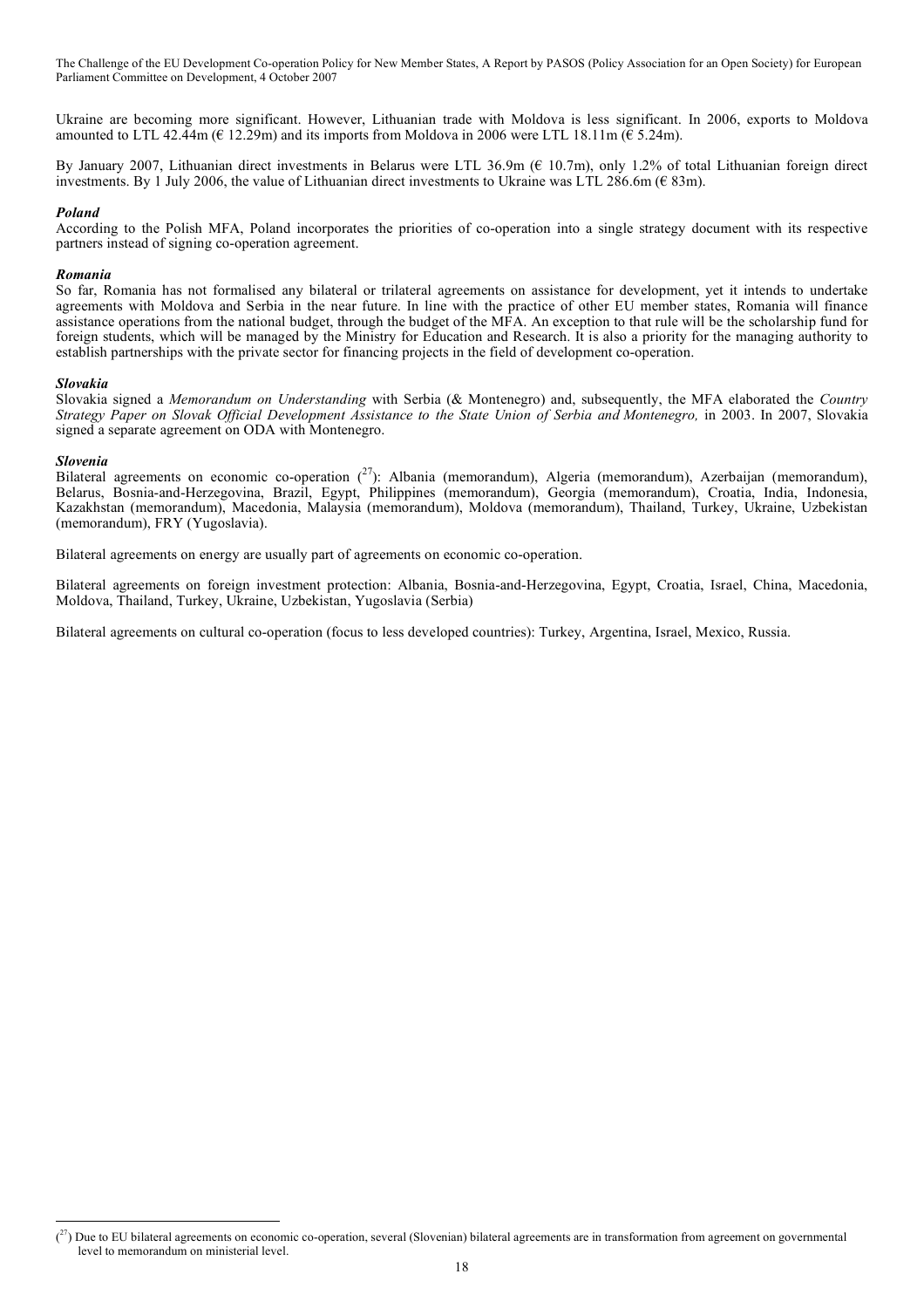# **Conclusions and Recommendations for Implementation of European Development Co-operation Policy by the Selected NMS**

Not only are many of the NMS not on course to meet the target of 0.17% of GDP to be spent on ODA by 2010, but some, such as Hungary, may see ODA fall in line with overall budget cuts due to the need to bring down government debt. While some NMS do include ACP countries among their priority countries, and some intend to increase their focus on less developed countries, it is clear that the focus on their eastern neighbours, primarily the ENP countries, but also to some extent the western Balkans and Central Asia, will continue, in particular as the focus of bi- and trilateral development co-operation. There is a concern that the ENP and other external relations elements of the EU may - as implemented by bilateral development programmes of each member state - potentially marginalise permanently the focus on the least developed countries, particularly in the case of the smaller NMS.

On the one hand, the international horizons of the development co-operation priorities of the NMS need to broaden; on the other hand, the history of development co-operation supports the tendency in the NMS to set and implement bilateral policies based on their own comparative advantage and experience, in particular of the transition to democracy. The challenge the NMS face is to combine well-focused priorities, based on their distinct expertise, with meeting their responsibilities to support development in less-developed countries.

# Recommendation 1: Gather political and public support for increased ODA and an understanding of MDGs and development *targets*

Given the remarkable economic achievements of the NMS, accomplished thanks to the implementation of the combination of the EU acquis communautaire and public administration reforms, the introduction of the rule of law, democracy and the free market, it is clear that the amount of their ODA could be higher. As a community of states based on values of democracy, constitutional liberalism, human rights and civil liberties, the EU should emphasize in the framework of its ENP unambiguously that a commitment to these values should improve conditions for relations between the countries included in the ENP and EU.

In a number of NMS, for instance Bulgaria, Romania and Estonia, there is a need to foster not only more public awareness of development co-operation priorities, but also greater co-ordination among relevant national stakeholders (especially NGOs) to formulate informed debate regarding national priorities related to development co-operation, as well as the EU's current and future policies in the field.

Political and public support for ODA could be enhanced by demonstrating actual outcomes of the assistance provided to the beneficiary countries.

Public awareness campaigns have begun, in particular in Poland, and finished (in particular in Lithuania), around development aid priorities, and the momentum needs to be sustained around the challenges addressed by the MDGs, in particular those thought to be most achievable by 2015, such as reductions in infant mortality and maternal mortality at childbirth, as well as the need to curb HIV/AIDS, malaria and other diseases.

# Recommendation 2: Build on existing comparative advantages in eastern dimension and work with partners to apply select *expertise in less-developed countries*

The comparative advantage and expertise of the NMS should be built upon (by continuing to engage with, and learn from both the mistakes and successes of more experienced developed countries), and where appropriate applied outside the eastern ENP region. Likewise, the NMS would contribute better to the EDCP by engaging more closely in international co-operation fora, and working with more experienced development co-operation partners where they can bring complementary expertise. Many of the NMS plan merely to contribute to development co-operation towards the less-developed countries through contributions to the multilateral aid of international organisations, such as the World Bank, and through planned contributions to the EDF; over time, they should also identify opportunities in sub-Saharan Africa, where their comparative advantages or expertise can add value to development co-operation efforts.

Small donors, such as Estonia, need to opt for greater selectivity in targeting partners and sectors, and replace current projects small in size, duration and outreach - by longer term programmes. At the same time, an increase in ODA levels is needed for the establishment of a framework for bilateral assistance.

# *Recommendation 3: NMS should work to strengthen flexibility of EU towards eastern ENP neighbours*

At the same time, the NMS should continue to strengthen the efficacy of their efforts towards their eastern neighbours. The NMS should work together more proactively within the EU to ensure that the situation in particular countries included in the ENP is monitored in a more timely fashion, so that the EU can react with greater flexibility in its policy toward these countries in order not to be bound by formally approved (and partially obsolete) documents. The inclusion of the principle of flexibility in disbursing funds to react not only to humanitarian disasters but to the cases of deteriorating human rights and democratic reversals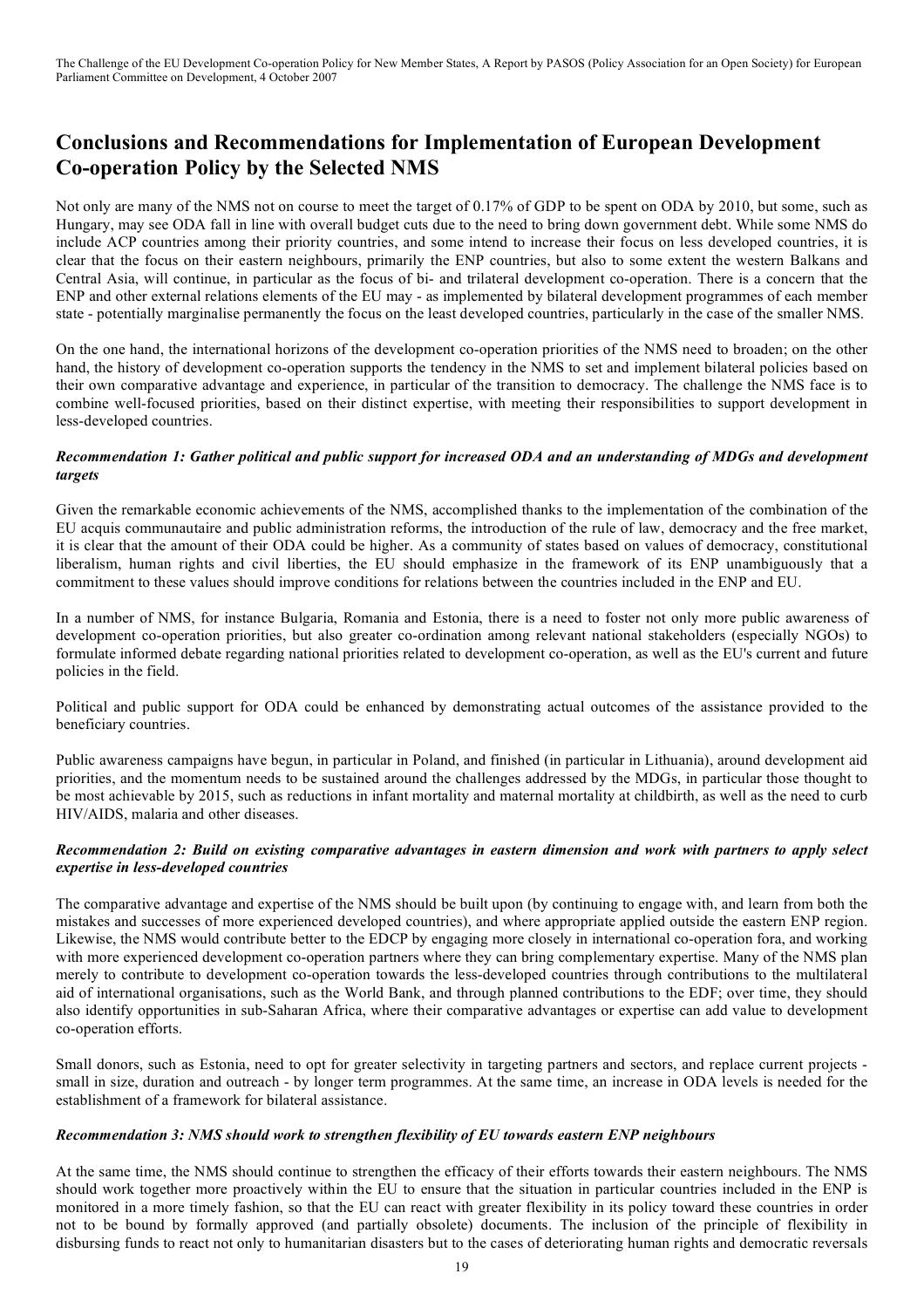(as in the Polish development assistance strategy) is particularly recommended. The (possible) EU membership perspective of the eastern ENP countries creates the basis for the special status of the "eastern dimension" within the ENP, highlighted so far by some NMS (in particular the Visegrad Four and the Baltic states).

# Recommendation 4: Work at EU level to secure support to strengthen civil society and expert capacity in NMS to transfer *know-how to ENP and less developed countries*

The NMS should take an active role in securing more robust EU support for the efforts undertaken by the NMS, in particular through support for education institutes, professional training bodies, policy institutes and civil society organisations, in transferring to the eastern ENP countries their distinct and immediately relevant experience of democratisation, political modernisation and social and economic reform.

NGOs, research institutes, and other expert groups should be more actively and consistently involved not only in awarenessraising, but also in the national policy formulation in the area of development co-operation, and should be supported in their efforts to build specific capacities to cope with the challenges of development co-operation aid. NMS NGOs should be assisted more in order to build their capacities to develop their own knowledge-sharing projects for transfer of civil society expertise as a component of development co-operation. At the same time, in Lithuania, more projects could be shaped as top-level government initiatives rather than technical assistance implemented through open tenders (for instance, in the priority area of economic development and trade as well as in the priority countries of Belarus and Ukraine).

# Recommendation 5: NMS should strengthen co-ordination, both in their own ministries, between each other and with other *EU member states*

The NMS need to become much more engaged in the co-ordination of international assistance priorities at the EU level, especially through bi- and trilateral consultations with neighbouring member states, and other member states with similar geographic priorities, in order to harmonise intervention and financial efforts in developing countries, and to maximise the impact of such operations.

As recommended by the OECD Development Aid Committee, the co-ordination of development co-operation within each government (its division between ten ministries in the case of the Czech Republic, for instance) would be more effective through a single implementation agency for the development aid and a stronger co-ordinating role in development co-operation for the respective Ministries of Foreign Affairs.

Even though Poland shares many objectives with other NMS, in its policy towards the eastern neighbourhood, assistance policies are planned, designed and implemented separately and independently. This may lead to duplication of efforts and decreased visibility and scale of the activities. The current activities need to be reviewed, and areas for potential synergies identified, especially in target countries where work is made difficult by an unfavourable political environment (Belarus).

# *Recommendation 6: Set target date to untie aid*

NMS should also set target dates for untying the links between development aid and commercial contracts, since the early synergies of trade, investment and development co-operation cannot serve to promote good governance in the long term. Tied aid neither promotes good governance nor efficient allocation of resources, and does not contribute to the goals of development cooperation.

# *Recommendation 7: Make good governance a priority in NMS contribution to EDCP*

The NMS should assess by 2010, when they are due to bring the share of ODA up to 0.17% of GDP, both their modes of cooperation, and the record of their focus on democracy-exporting to their eastern neighbours, and identify a core set of sectoral priorities based on their individual or joint expertise. On this basis, a group of older member states should work together with the NMS to draw the lessons of their respective development co-operation policies and implementation of projects - to identify potential improvements and synergies.

It is planned that Latvia will hold the EU presidency in 2015, the target year for attainment of the MDGs, after which an evaluation of existing and future commitments will be essential. This is an opportunity for the NMS to contribute to the understanding of development co-operation as not only fighting malaria in Africa but also improving good governance via more "soft power" activities, including, but not only, in the neighbouring countries (ENP regions).